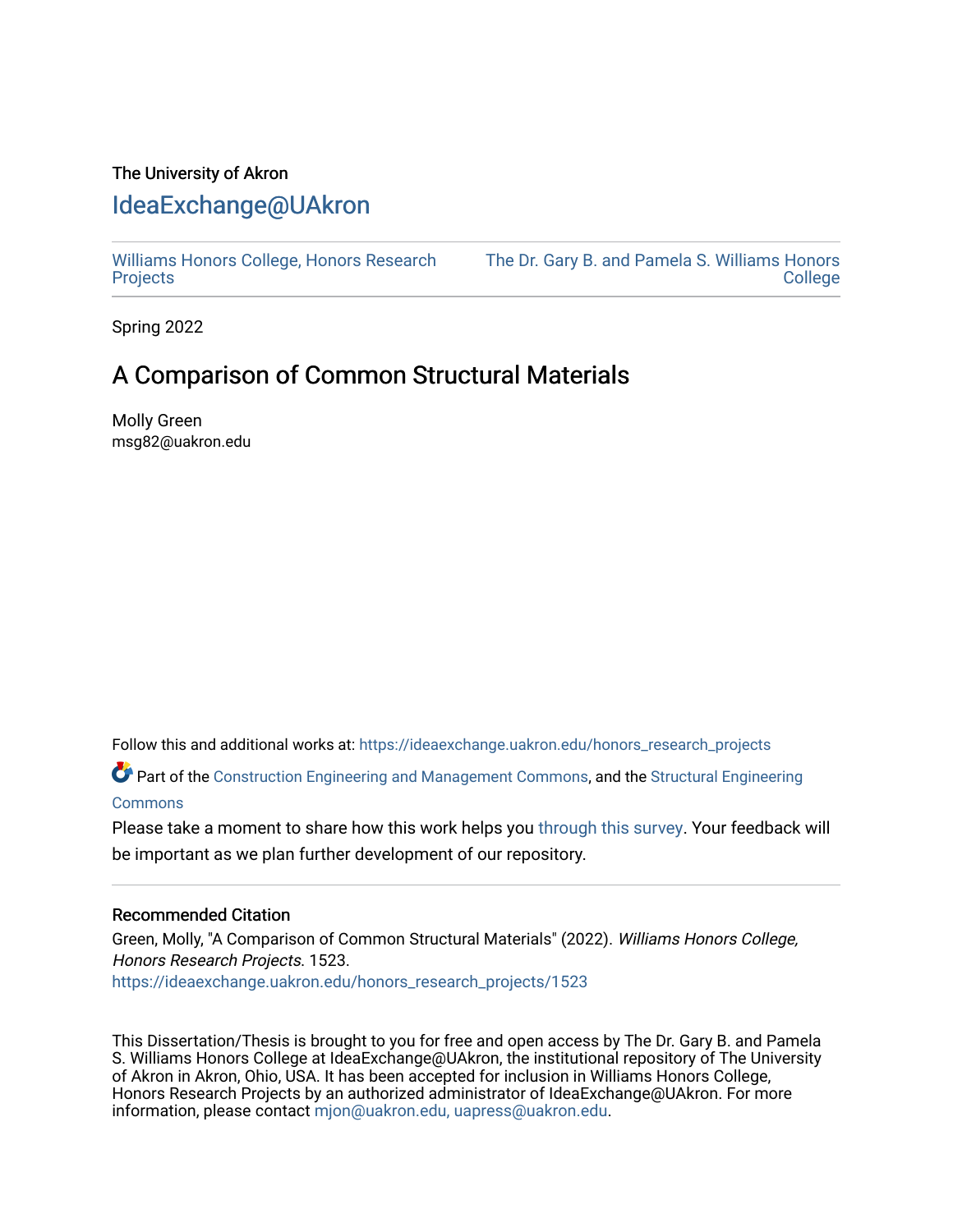# A COMPARISON OF COMMON STRUCTURAL MATERIALS

Molly Green The University of Akron Department of Civil Engineering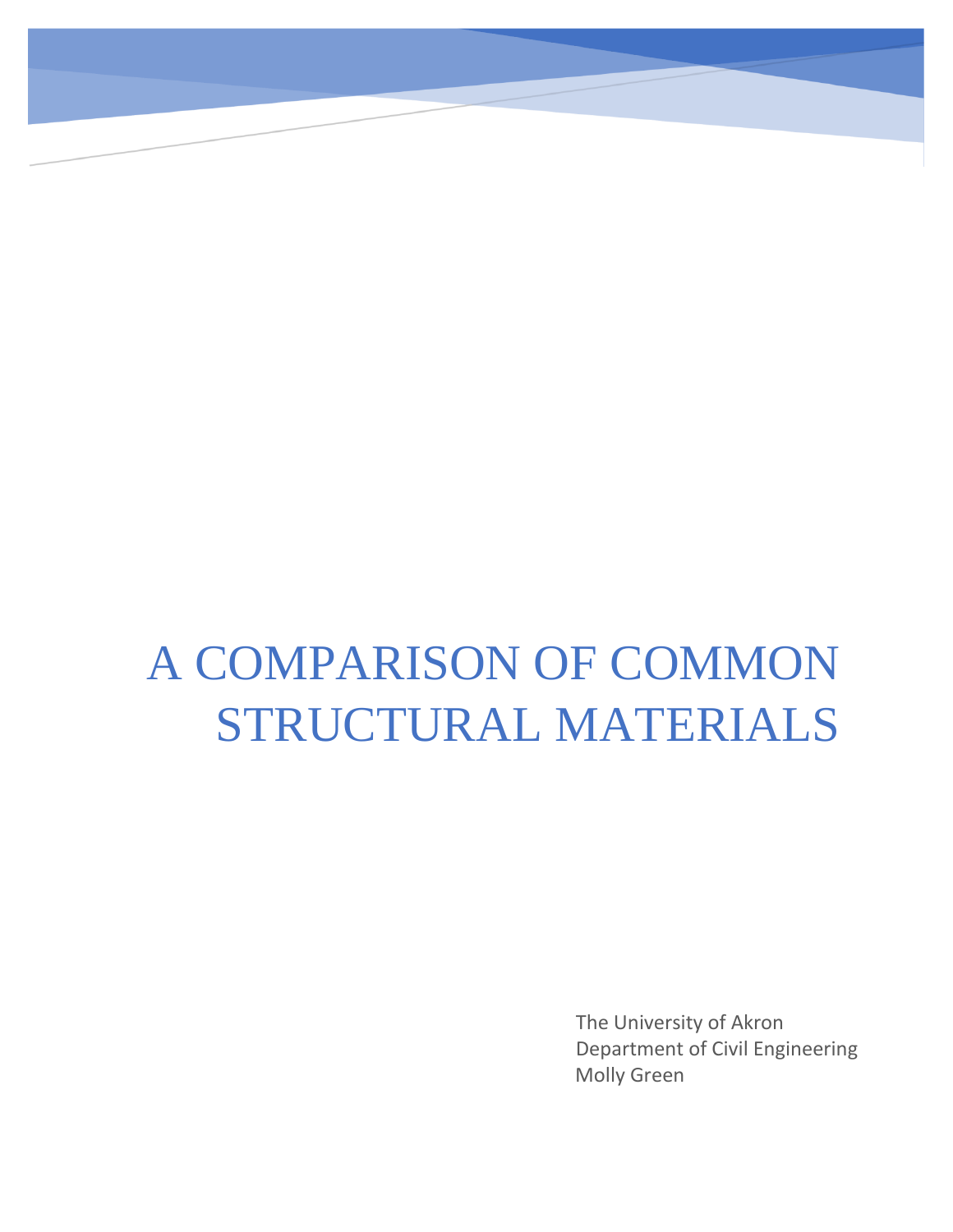# **Table of Contents**

<span id="page-2-0"></span>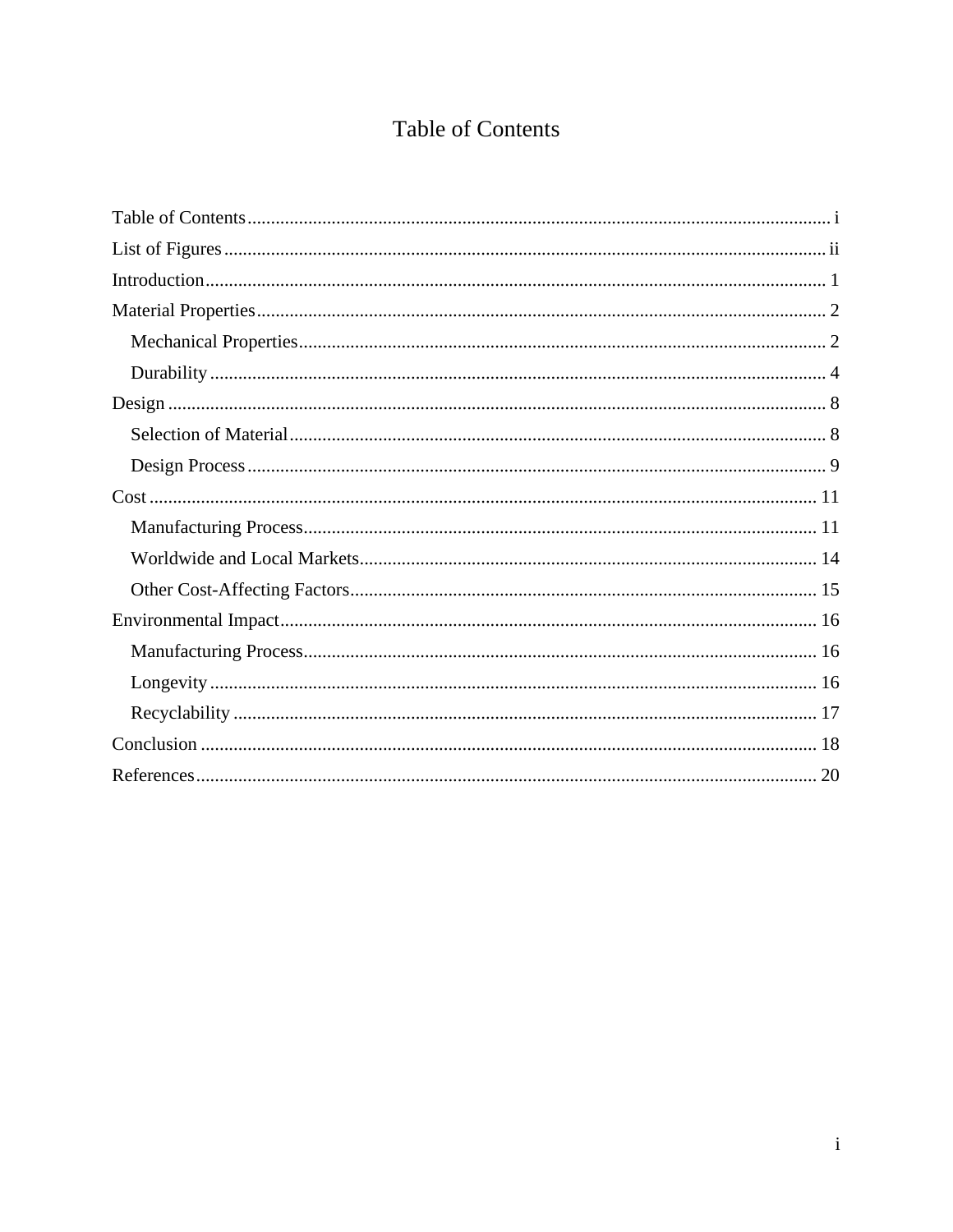# List of Figures

<span id="page-3-0"></span>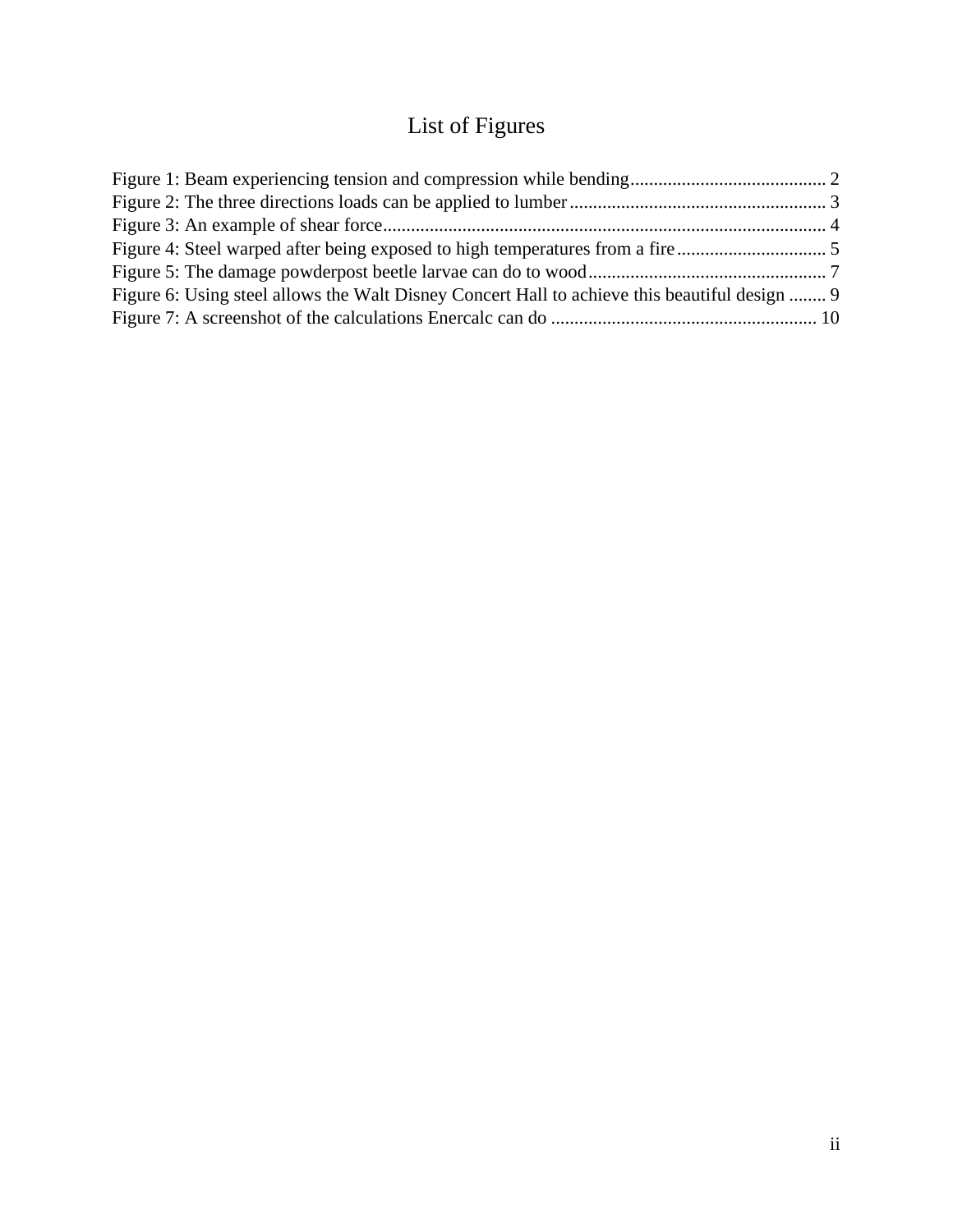# Introduction

<span id="page-4-0"></span>This report will compare and contrast the three most common structural materials: steel, concrete, and lumber. All have their own benefits and downfalls, and structural engineers must know them all in order to ensure a structure performs well. This report will expand on the material properties, the design process, the cost of materials, and the environmental impact.

Due to the wide variety of options within each kind of material, clarification is necessary. The type of steel that is referenced is ASTM A992 because it is the most common type for columns and beams. There are many different kinds of concrete as well (lightweight, high-performance, ultrahigh performance), but this report will focus on normal weight. The wood species referenced are spruce, pine, and fir. Most data will be an approximate average of the three unless noted otherwise.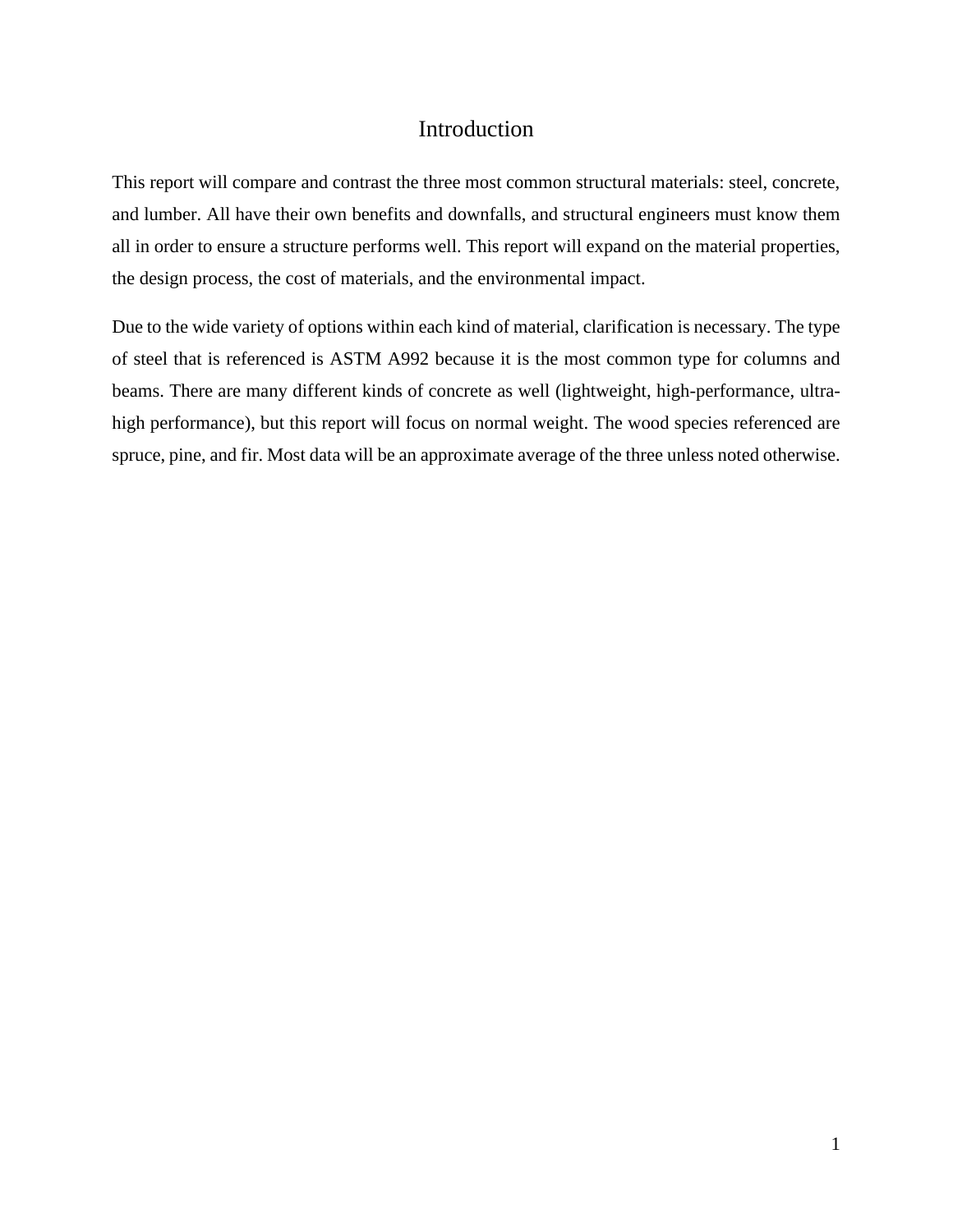# Material Properties

#### <span id="page-5-1"></span><span id="page-5-0"></span>**Mechanical Properties**

#### *Performance in Compression or Tension*

Compression and tension are the two most common forces that structural members are subjected to. Compression can be described as a pushing force, and, conversely, tension can be described as a pulling force. The force they exert is described in pounds in the English system and Newtons in the metric system. It is important to note that the loads being applied to structural members are not what is compression or tension. The loads can be described based on whether they are a point load or distributed load or if they are an axial load or a lateral load. Compression and tension are how the structural member reacts to that load. For example, if a structural member has ropes tied to each end and those ropes are pulled – this would be an axial load – then that structural member is in tension. This situation would be described as a tensile force being applied. This distinction is important in order to understand how different materials respond to these forces. Another important distinction to make is that a structural member experiencing bending is actually a structural member experiencing tension and compression. If a typical beam (or other similar structural member) has a force applied and begins to bend, the sections above and below its neutral axis will respond differently. The section above the neutral axis and closer to the force will begin to compress as the material is forced in on itself. The section below the neutral axis will stretch as the material is pulled apart. See figure 1 below.



Figure 1: Beam experiencing tension and compression while bending

Steel is strong in both tension and compression. Its ultimate compressive strength is 35,000 psi and its ultimate tensile strength is 65,000 psi. An arguably more important value for steel than its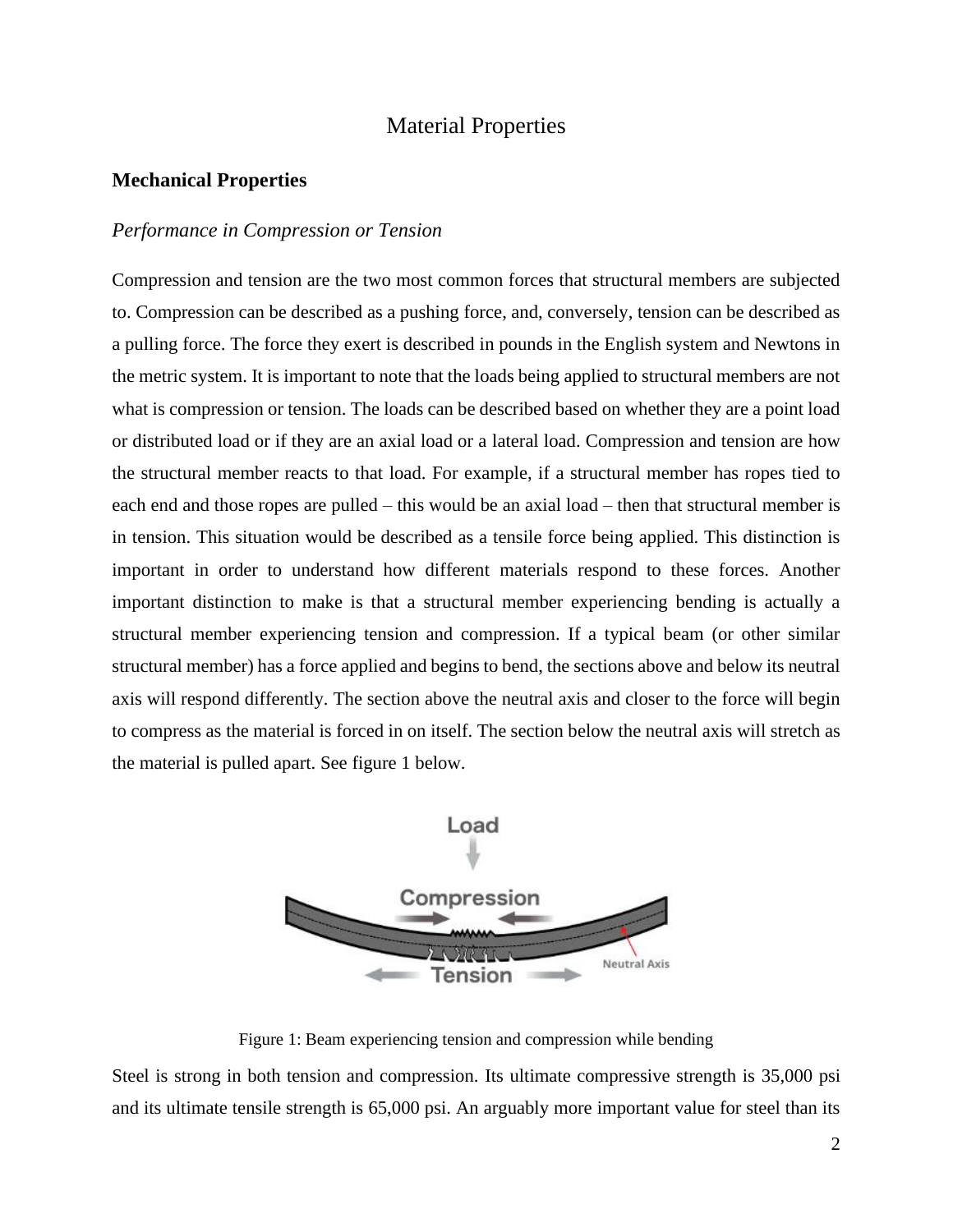ultimate strength is its yield strength. Since steel has a high modulus of elasticity of 29,000,000 psi, it can be subjected to a certain level of forces while maintaining its full strength and recovering from any deformation. This cap of how much force can be applied it its yield strength. Once the force applied exceeds this value, steel will begin to permanently deform. Steel's yield strength is 50,000 psi.

Concrete is known for being strong in compression, but weak in tension. It typically has a compressive strength of  $2500 - 4000$  psi. Its tensile strength is significantly less at about  $300 -$ 600 psi. This weakness when subjected to tension is why concrete needs steel reinforcing bars. Concrete does have an ultimate strength and yield strength like steel does, but they are much closer in value. Since concrete's modulus of elasticity is only 4,000,000 psi, there is a more narrow window of forces concrete can take before it fails completely.

How lumber behaves in tension or compression depends on the direction of the load with respect to the direction of the grain. Figure 2 below shows the different directions a load can be applied to a standard piece of lumber.



Figure 2: The three directions loads can be applied to lumber

For simplicity, the radial and tangential directions will be referred to as perpendicular to grain and any values referenced as such will be an average of radial and tangential values. Lumber, compared to concrete and especially steel, has a low modulus of elasticity of 1,600,000 psi. As stated before, this means lumber cannot deform much before it fails completely. Lumber has a compressive strength parallel to grain of 6,000 psi and perpendicular to grain of 700 psi. It has a tensile strength perpendicular to grain of 400 psi. There is a lack of data about tensile strength parallel to grain, since it is an uncommon way of loading wood, so it has been excluded.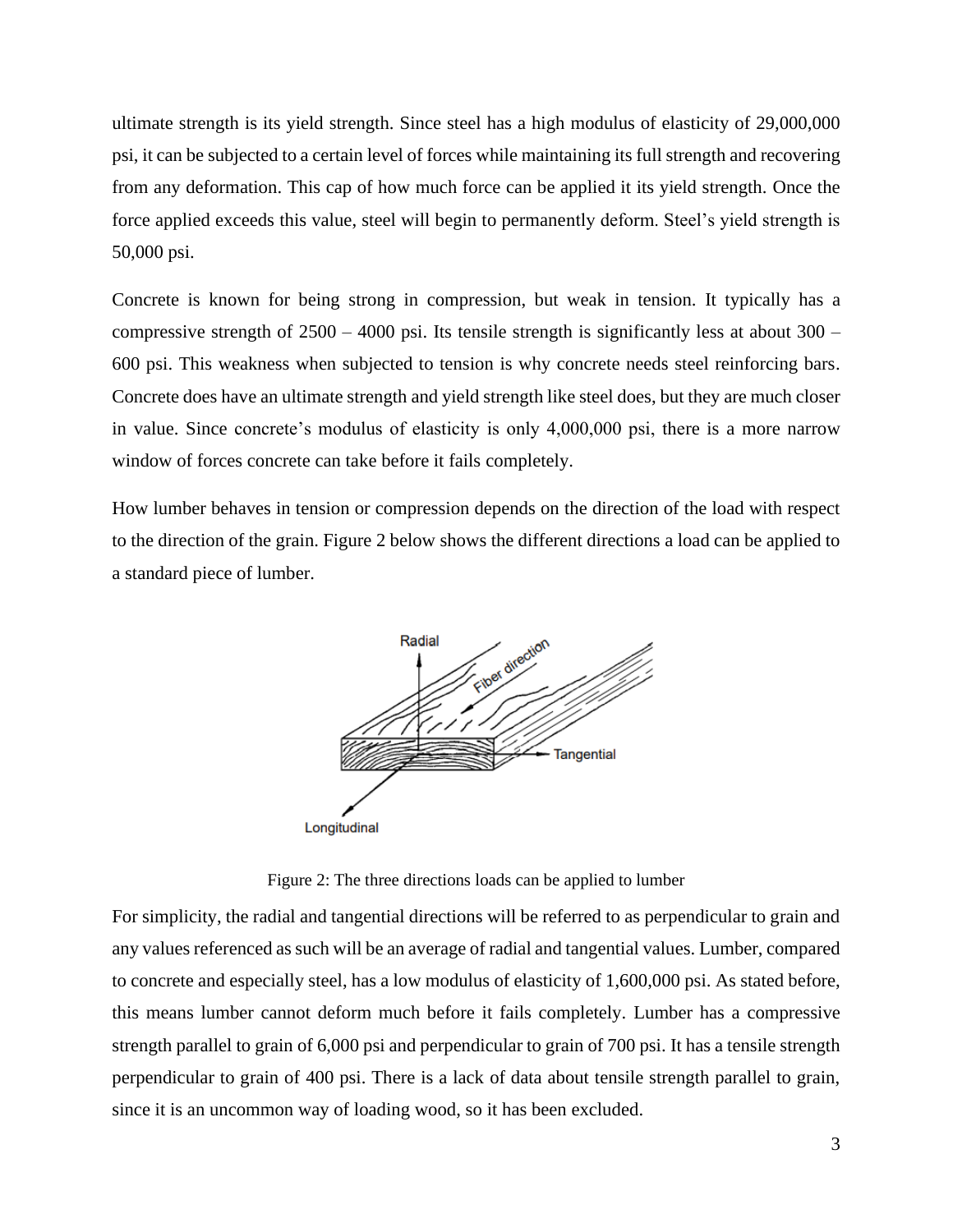#### *Resistance to Shear*

Shear is another very common force that is often applied to structural members. A shear force is a combination of two forces offset slightly from one another and acting in opposite directions. This results in a small section of the structural member being pushed in two different directions. Figure 3 below illustrates this. An example of when shear forces are applied in structures are at the bolted connections between a beam and a column. Bolts are pushed one way from the load of the beam, then another way from the resistance to that load from the column.



Figure 3: An example of shear force

Steel has a shear strength of 50,000 psi. Concrete is weaker than steel with a shear strength of 900 psi. Lumber's shear strength parallel to grain is 1,200 psi. Not much data exists about wood's shear strength perpendicular to grain, but some data suggests it is about 2.5-3 times the shear strength parallel to grain. Steel is clearly the best choice to resist shear forces, with concrete and lumber being not too different from one another.

#### <span id="page-7-0"></span>**Durability**

#### *Resistance to Chemical Changes*

There are a few notable types of chemical changes that can harm the performance of structural materials. Fire, decay, and corrosion will be explained, but there is also exposure to miscellaneous chemicals in the environment. This is a vast topic due to the enormous number of chemicals, either natural or man-made, that structures can be exposed to. While this specific issue will not be addressed, it represents the complexity of protecting against chemical change. Engineers must be aware of the environment surrounding the structure, along with any chemicals that will be housed in the structure.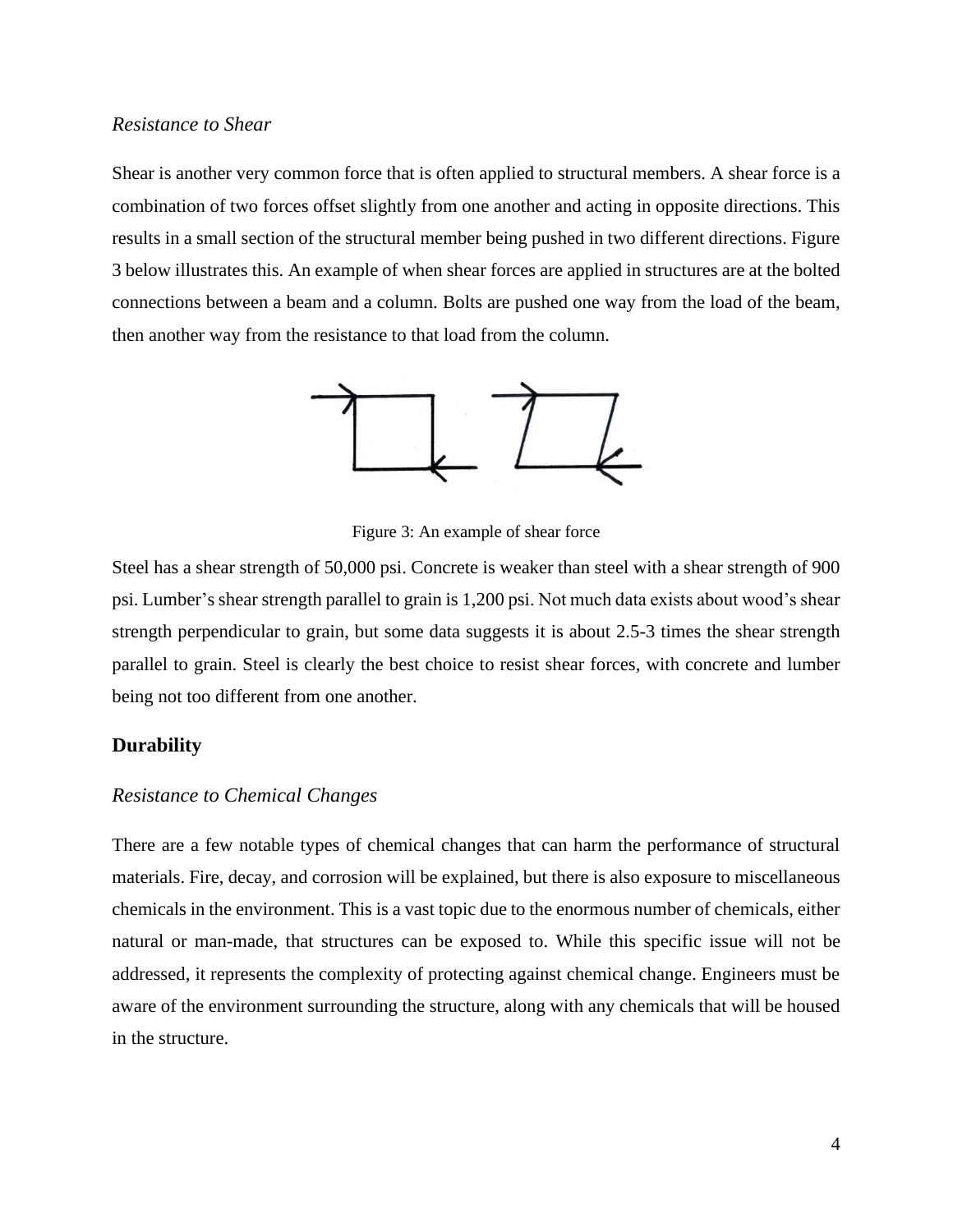Fire is one of the most common concerns in the construction industry. There are a wide variety of ways to help keep fire contained, but some materials are inherently more susceptible to damage than others. Steel and concrete are classified as noncombustible. This means that they will not actually catch on fire – so the main concern for these materials is how the high temperatures will decrease structural capacity. Figure 4 below is an example of how a fire did not turn steel to ash, but instead caused it to warp. As far as resistance to the incredibly high temperatures from a fire, concrete is better than steel. For steel, there are options for protection such as intumescent coatings, gypsum, spray-applied fire-resistive material, and masonry. For concrete, there are not many options. In fact, it is actually another type of coating that can go around steel for fire resistance. Lumber is the outlier in fire resistance. Since it is combustible – meaning it will actually catch on fire – it needs more protection. The exact chemicals applied varies by manufacturer, but they will all end up being completely infused into the wood using a high-pressure system. Once the chemicals are infused, they can help the lumber resist igniting and, if they do ignite, slow how fast the fire burns through. Lumber can never be made fully noncombustible like steel and concrete though, so it is unlikely to be used if there is a risk of a large fire like in factories, warehouses, etc.



Figure 4: Steel warped after being exposed to high temperatures from a fire

Decay is an issue that only lumber experiences. It is caused by fungi. Certain types of fungi metabolize the cellulose fraction of the wood, which is the part that gives lumber its strength. To add to the difficulty, decay is nearly impossible to detect until it is too late. Just a slight increase from 5% to 10% loss in weight can result in an increase from 20% to 80% loss in toughness, impact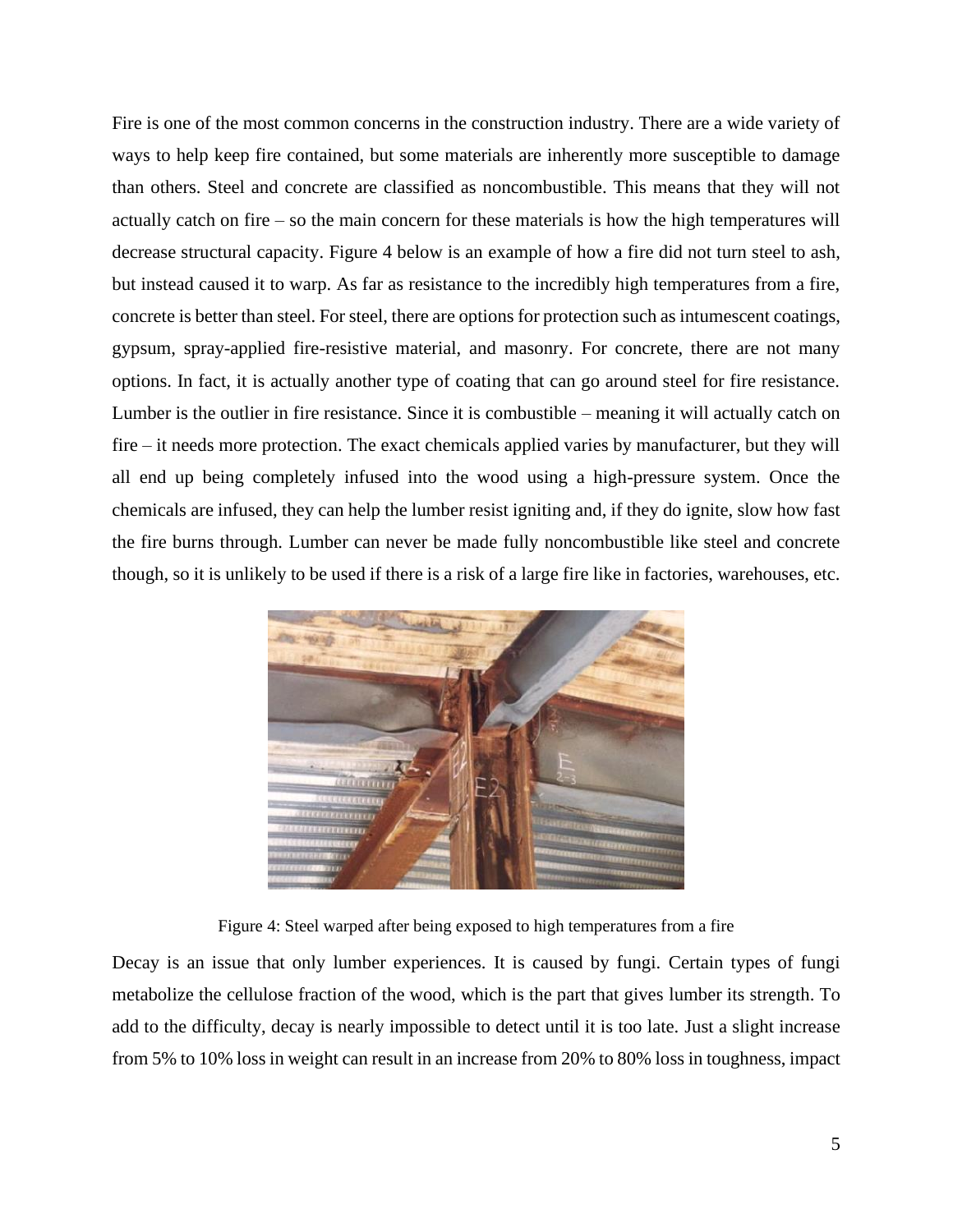bending resistance, and more. The best method of combatting decay is simply inspecting regularly and, when necessary, discarding every piece of lumber that has been affected.

A major change that steel undergoes is corrosion. Corrosion is the destruction of a material due to a reaction between its surface material and factors such as moisture and oxygen. The risk of corrosion varies depending on where the steel is located. For example, a bridge in salt water exposed to stagnant moisture will have a higher risk of corrosion than a beam on the interior of high-rise building. For lower risks of corrosion, selecting the right kind of steel can be enough defense. For higher risks of corrosion, something more protective is needed. Examples include galvanizing, a polysiloxane coating, an epoxy coating, and an acrylic coating. In almost all instances, steel will need at least some protection against corrosion and it must be taken into account during the design process.

#### *Resistance to Physical Damage*

Physical damage does not have as many opportunities to become a problem as chemical changes. Chemical changes happen in a variety of ways due to a variety of factors while physical damage does not. Physical damage occurs in two ways. The first is when the material itself fails and the second is when an outside force causes damage. However, while it may not be the most complex issue, physical damage can mean complete and immediate failure.

Cracking is how a material shows it is starting to be loaded beyond its capacity. It is one of concrete's biggest issues that engineers must account for. An important note is that some cracking in concrete is acceptable and structural engineers plan on it happening. As stated before, concrete does not handle tension well and in instances of it being to subjected to slightly too much tension – like in the bottom portion of a beam – the concrete will crack. As long as there is steel reinforcing in that bottom portion and the cracks are not too large, the beam will remain structurally sound. An acceptable crack width can range from 0.016 in. in dry air conditions to 0.004 in. in water retaining structures. Once the cracks extend beyond this acceptable range, repairs are necessary. A typical repair is an epoxy injection. These injections are a relatively quick and simple fix; however, if the concrete is cracking due to being significantly overloaded or another complex condition, the epoxy will not help and the concrete will crack in another location. Lumber is similar to concrete in that smaller cracks are often acceptable, but repairs must take place once they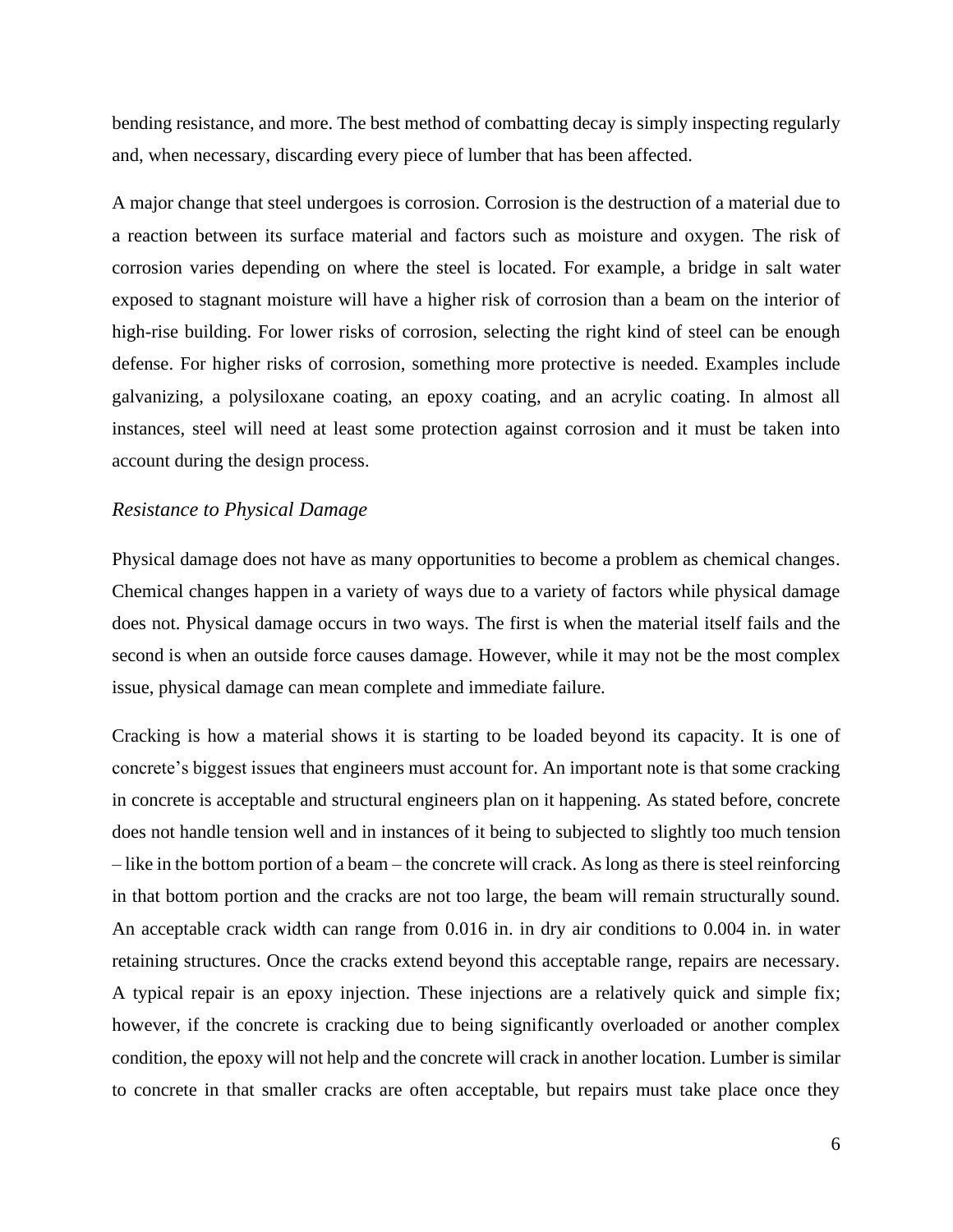become too large. Repairs for lumber involve gluing nails or bolts into holes that run perpendicular to the grain or attaching high-strength patches to the side of the member. Steel is different from concrete and lumber in that any cracking symbolizing failure. Steel has such a high modulus of elasticity that it should be able to bend a significant amount before it breaks. Cracking can mean different things for different materials, but they warrant consistent attention regardless of the size.

Steel and concrete are incredibly strong so extreme forces must be applied in order to damage them. Lumber, on the other hand, is relatively soft and so it is more easily harmed. Insects are one of these forces that would not do any damage to steel or concrete, but can destroy Lumber. Termites are a notorious problem for wood, but different kinds of beetles, ants, and bees can also cause a lot of damage. Some insects can even make their damage hard to detect. Powderpost beetle larvae burrow into wood through very small holes then proceed to destroy the interior. This leaves behind a seemingly intact piece of wood with virtually no strength. Figure 5 below shows the damage powderpost beetle larvae can do. Note how the destruction is seen only once the outer layer is peeled off. Unfortunately, there is no way of knowing lumber has been damaged until the outside has been affected or until the member begins to fail. There are a variety of coatings that can be put on lumber to deter any insects from doing damage, but there are limitations. If an insect has already managed to get inside, a coating can do nothing to get rid of it. Additional forms of insecticides must be used then. Insects have the ability to destroy wooden structures so a great deal of thought must go into protection.



Figure 5: The damage powderpost beetle larvae can do to wood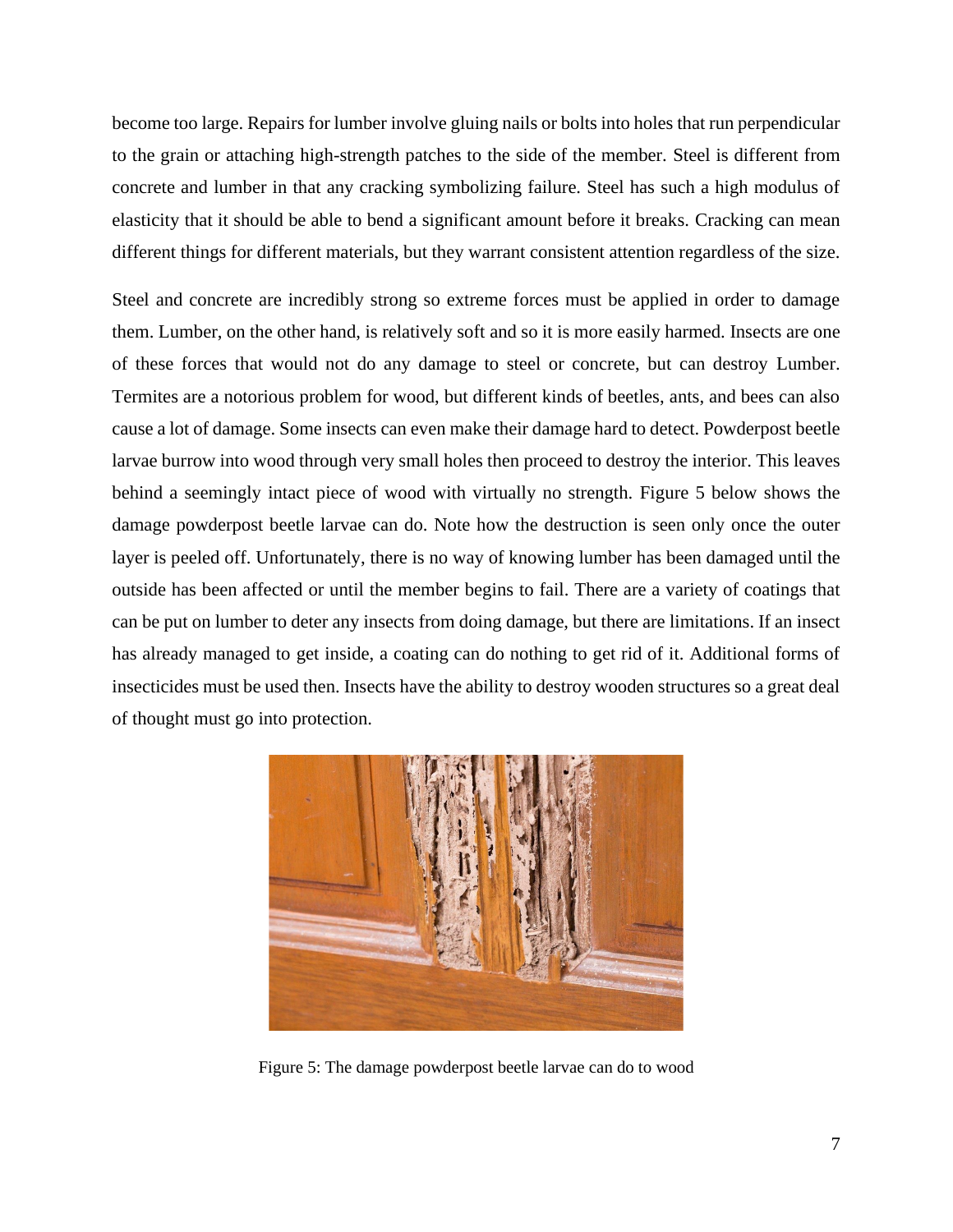# Design

#### <span id="page-11-1"></span><span id="page-11-0"></span>**Selection of Material**

The decision of what a structure is made of is not usually done by the structural engineer. Typically, the architect works with the owner to decide what would look best and fit the budget. This typically is not as problem as structural engineers have access to a wide variety of solutions to address any problems. However, there may be instances in which an engineer does not believe a design will work well or at least will not be efficient, and offer their input about making a change. For example, an architect may want large open spaces without columns and they chose to use lumber. An engineer could point out that the spans are likely to be too large for lumber and steel would make a better choice. From there the architect could accept the change or redesign.

There is a pattern of what materials are used most often for certain structures. Houses, for example, are almost always made of lumber. The structure typically is not subjected to any enormous loads and the layout is quite straightforward. For houses and other smaller, simple structures, lumber is a common choice. Once some complexity or size is introduced, then steel and concrete begin to be considered. Technically, a combination of the two materials like concrete columns and steel beams is allowed, but it is uncommon. For cutting-edge, modern designs like the Walt Disney Concert Hall, pictured in figure 6 below, steel is the optimum choice given its strong yet lightweight properties. For large buildings without any complexity, steel or concrete perform the same. Hotels, office buildings, factories, and other similar buildings fall into this category. When designing structures like these, the owner must voice their priorities about cost, construction time, etc. to help make the decision about which material to use. An important note about the selection of materials is that concrete will always be used because that is what foundations are made of. Some materials are more common for different structures than others, but steel, concrete, and lumber are all quality options that will perform well.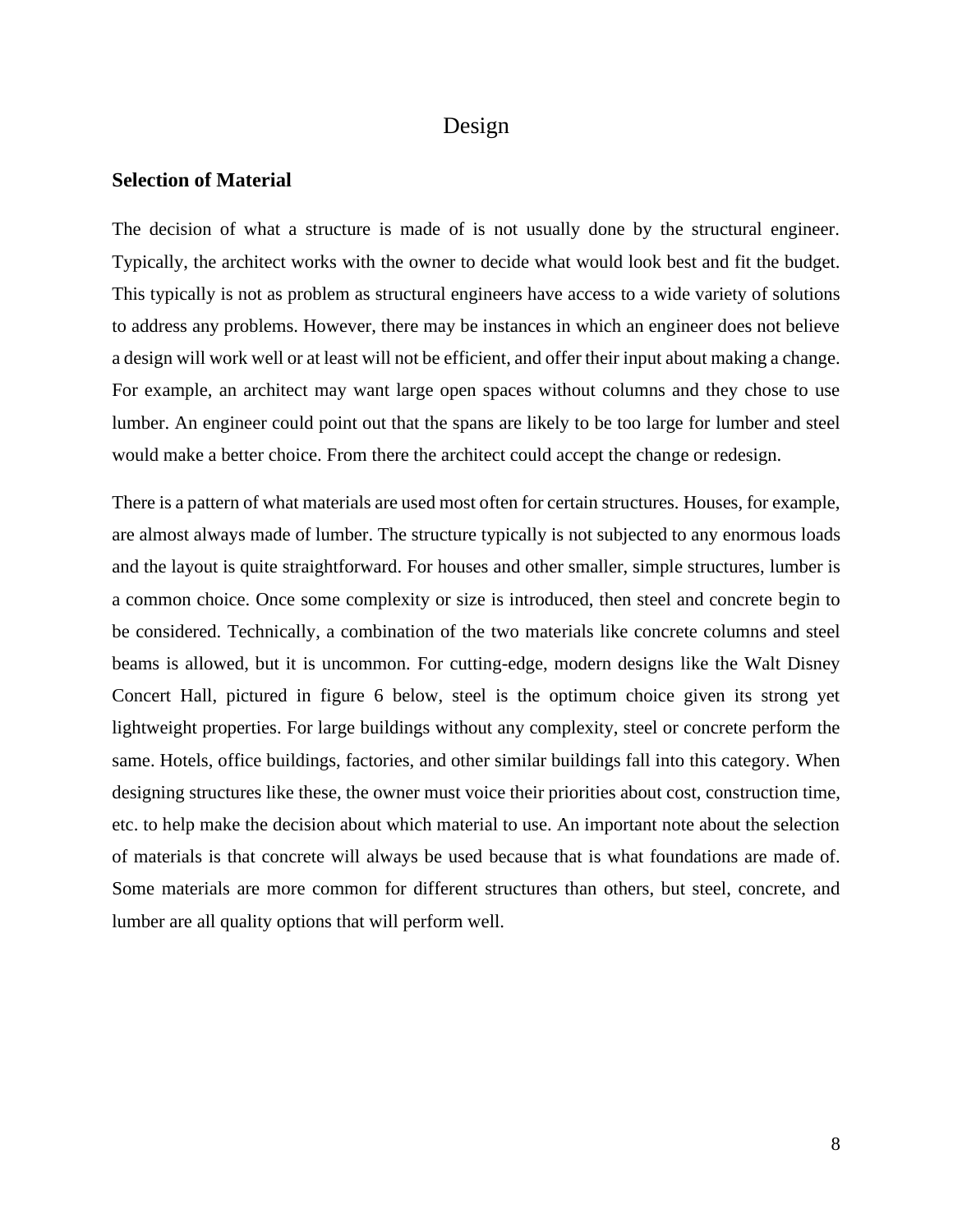

Figure 6: Using steel allows the Walt Disney Concert Hall to achieve this beautiful design

#### <span id="page-12-0"></span>**Design Process**

Modern computer programs make design a simpler process than one might think. SAP2000, Enercalc, RAM Structural System, WoodWorks, and more are common tools that allow structural engineers to design single members or even entire structures. Figure 7 below shows the variety of designs that Enercalc alone can calculate. The information that is typically inputted into these programs is loads, span length, section shape (for steel), soil characteristics, along with other miscellaneous information depending on what is being designed. The engineer using these programs must of course have an understanding of what the program is doing and about what outcome it should produce in order to catch any possible mistakes.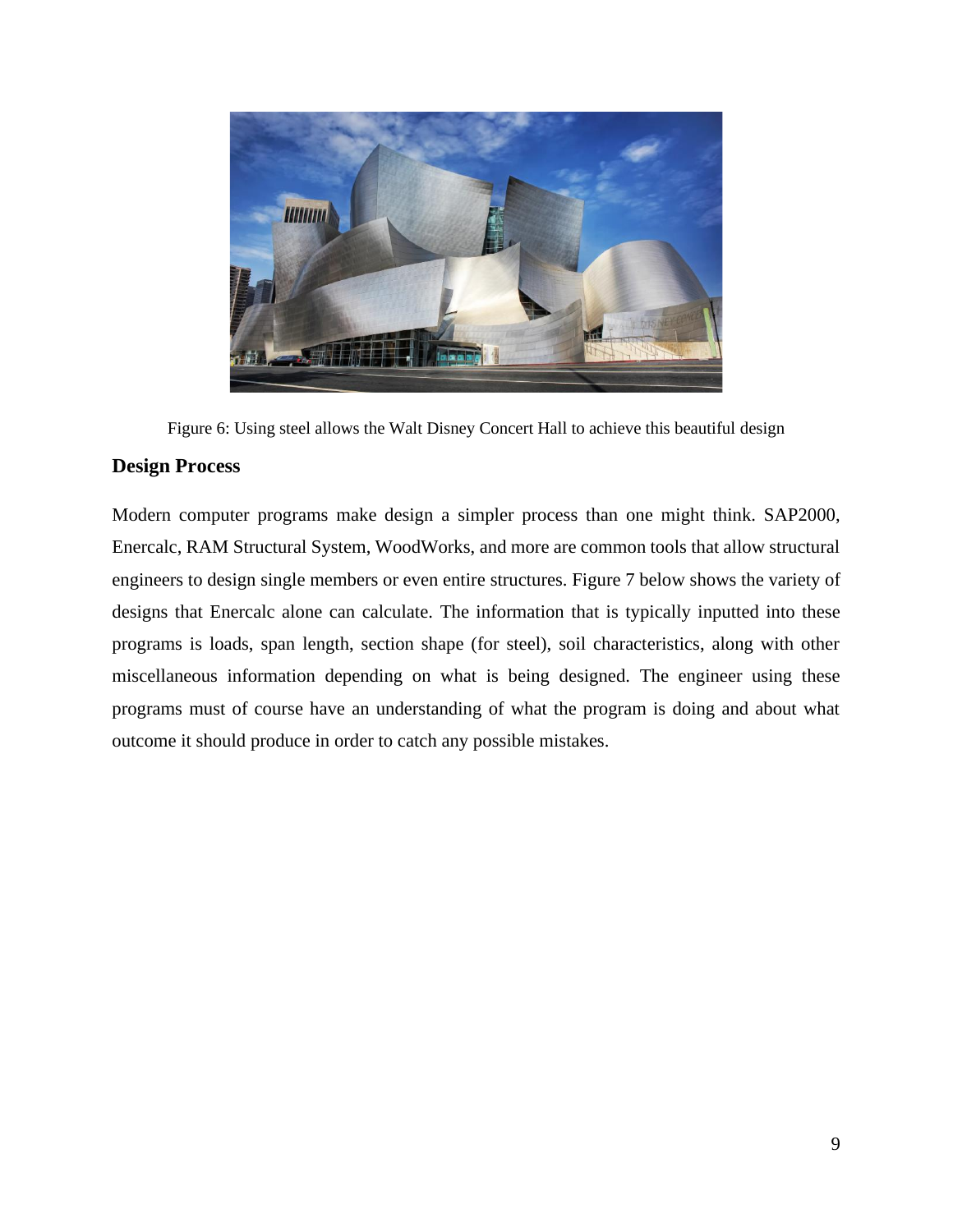| Use Same Calc Type                          | Copy Current Calc            | <b>Insert Division</b>                     |                                              |                                                                 |
|---------------------------------------------|------------------------------|--------------------------------------------|----------------------------------------------|-----------------------------------------------------------------|
| Select New Calculation                      |                              |                                            |                                              |                                                                 |
| All Modules                                 | Narrow Your Selections       |                                            |                                              |                                                                 |
| <b>Beam</b>                                 | Column                       | Wall                                       | Foundation                                   | Analysis                                                        |
| Multiple Simple<br><b>PH</b><br><b>Beam</b> | <b>Steel Column</b><br>I     | Concrete<br>₫<br>Slender Wall              | General<br>盀<br>Footing                      | Beam Analysis<br>$-11122$                                       |
| エ<br>Steel Beam                             | Wood Column<br>Z             | Masonry<br>GF <sub>1</sub><br>Slender Wall | 凸<br>Wall Footing                            | 2-D Frame<br>且<br>Analysis                                      |
| Composite<br>I<br>Steel Beam                | Concrete<br>D<br>Column      | Concrete<br>菛<br>Shear Wall                | Combined<br>亝<br>Footing                     | Rigid Diaphragm<br>$\mathcal{L}_{1}$<br><b>Torsion Analysis</b> |
| Steel Beam<br>傘<br>Torsion                  | Masonry<br>Ø<br>Column       |                                            | Cantilevered<br>€<br>Wall                    | Section<br>Ţ<br>Properties                                      |
| $\blacksquare$<br>Wood Beam                 |                              |                                            | Point Load on<br>پخت<br>Slab                 |                                                                 |
| Concrete<br>프<br>Beam                       |                              |                                            | Beam on Elastic<br>$rac{1}{2}$<br>Foundation |                                                                 |
| Masonry Lintel<br>$\overline{}$             | Miscellaneous                |                                            | ļ<br>Pole Footing                            |                                                                 |
| ■<br>Wood Ledger                            | Base Plate<br>F              |                                            | m<br>Pile Group<br>Analysis                  |                                                                 |
|                                             | $\sum$<br><b>Bolt Group</b>  |                                            |                                              |                                                                 |
|                                             | Rebar<br>廿<br>Development    |                                            |                                              |                                                                 |
| Add External Items                          |                              |                                            |                                              |                                                                 |
| MS Word<br>回<br>Document                    | MS EXCEL<br>酗<br>Spreadsheet | 뻣<br>Acrobat PDF                           | Scan a<br>۵<br><b>Document</b>               |                                                                 |

Figure 7: A screenshot of the calculations Enercalc can do

Once the members are designed, connections and foundations follow. Connections have become quite standardized. Structural engineers typically pick from welds, bolts, and nails/screws then specify from there. Manufacturer information and design manuals give guidance about what sizes of connections to use. Foundations are the final major step to a design and they can also be done using a computer program. The engineer just has to input the loads and choose what type of foundation they want.

The existence of these modern-day tools has dramatically simplified the design process such that no one material is harder to design with than others.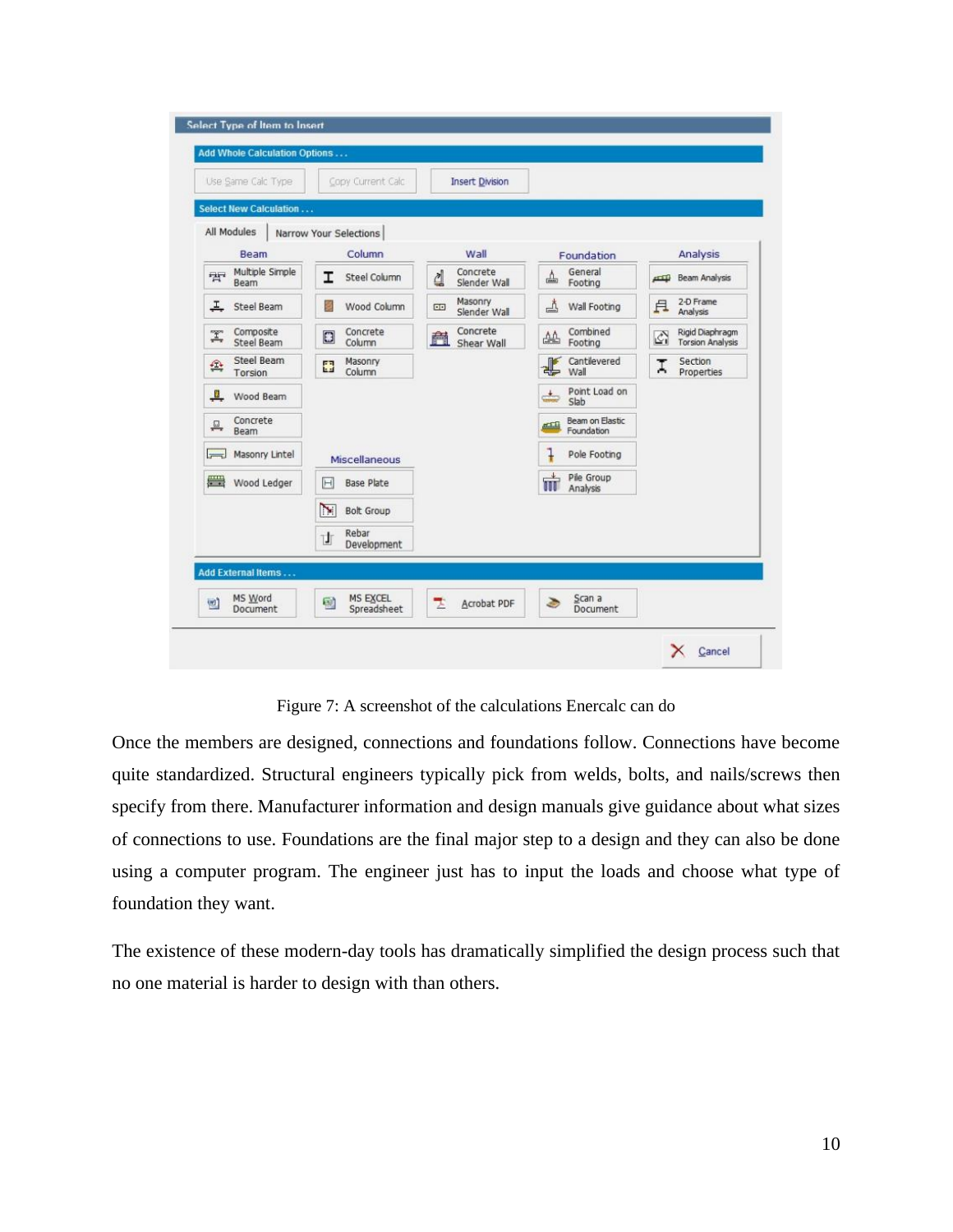#### Cost

#### <span id="page-14-1"></span><span id="page-14-0"></span>**Manufacturing Process**

#### *Steel*

Simply, steel is about 98% iron and 2% carbon. Obtaining each of these materials is an advanced process in it of itself. The iron mining process starts with using explosives to break taconite, a very hard rock containing iron ore, into many pieces. Next, the taconite pieces are scooped up and put into large dump trucks, then taken to a processing plant. Once at the processing plant, the taconite is crushed until it is about one centimeter across. Next, it is mixed with water and ground in a mill until it is a powder. Converting the taconite from a piece of rock to a powder is a way to ensure that only the iron gets extracted. Magnets are used to separate the iron and having the material broken up like that helps. The final step is the iron powder is rolled with clay to make marble-sized balls. These balls get dried then heated to form taconite pellets. Taconite pellets are what is melted down into steel. The carbon process is similar to iron, but there are some key differences. Instead of coming from taconite, carbon comes from coal. Also, instead of the coal getting turned into a powder, it is directly heated up to cook off the volatile matter and produce a block of concentrated carbon. Both of these processes are laborious, time-consuming, and require a large investment to get up and running.

The process of actually making the steel can begin now that the essential materials have been acquired. There are two options for the first step in steelmaking: basic oxygen furnace and electric arc furnace. The electric arc furnace is the more modern process and now accounts for 70% of the steel production in the United States, so it is the process that will be described here. The basic oxygen furnace works differently, but the end result will be similar. In the first step of steelmaking, iron and carbon, along with any other materials that are desired, are put in the electric arc furnace. This furnace heats up by utilizing electric arcs that are delivered via graphite electrodes. The materials are then melted. The steel is tapped into a ladle and goes to the next step while the slag is poured off to be heated again. The next step comes in many forms, but the main goal is to purify the liquid steel. Unwanted materials can have a bad effect on the quality of steel. The process used are refining, vacuum degassing, argon oxygen decarburization, or using the ladle metallurgy furnace. The end result is a liquid steel that is ready to be cast – this is the third step. From here,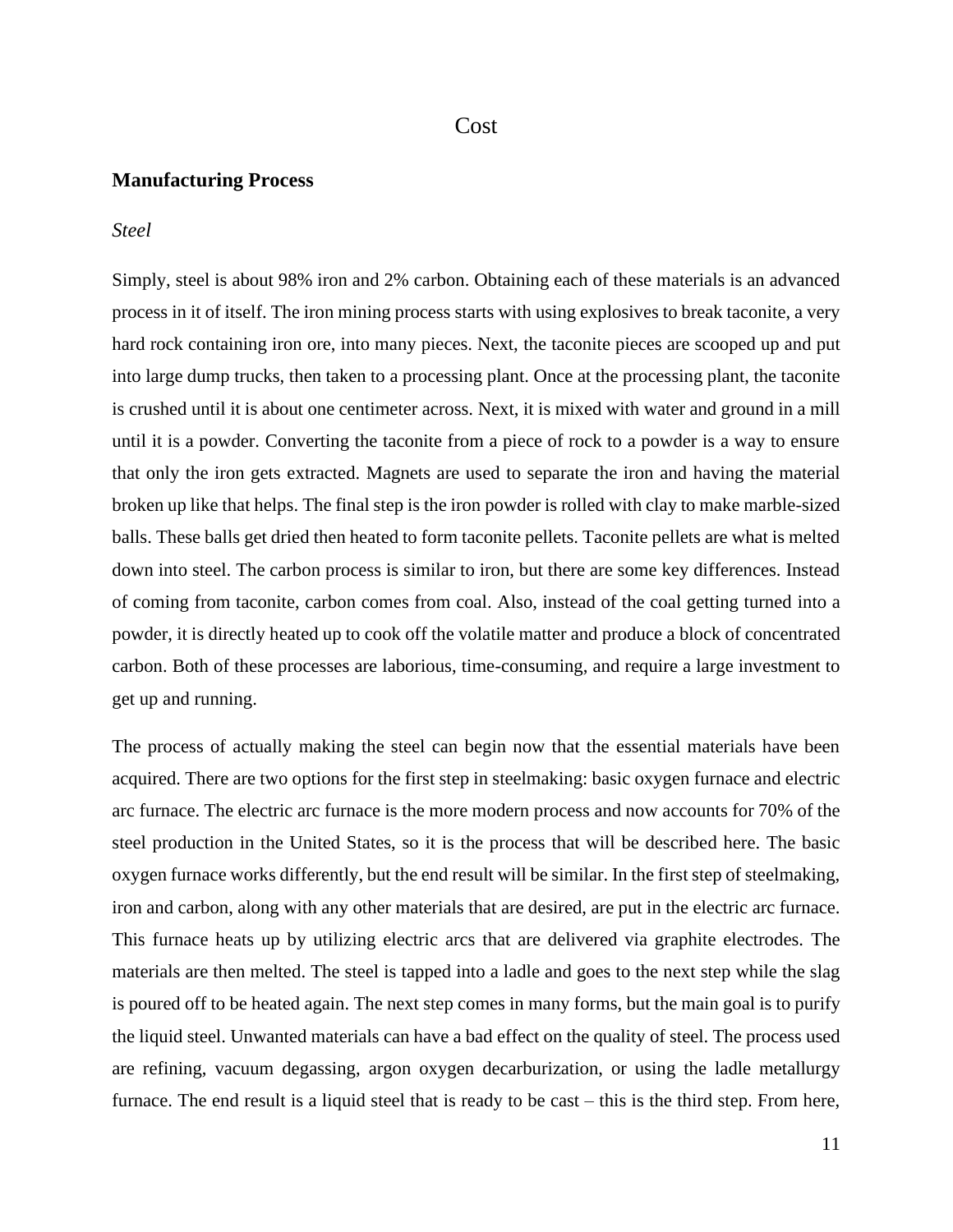the steel is cast into whatever shape the customer wants. These shapes include slabs, thin slabs, strips, billets, blooms, near net shapes, and ingot castings. The final step of steelmaking is the shaping and treating of the steel. Structural steel shapes can be made by hot or cold rolling or by welding plates together.

Variations can be made to the typical steel makeup by adding more carbon or by introducing other elements. Nickel or manganese are two common elements added – they specifically help prevent the steel from becoming too brittle while it is being welded. Other options include aluminum, titanium, and lead. The addition of different elements depends on the end use for the steel.

The entire manufacturing process for steel is complex. There are many moving parts, expensive equipment, intricate chemistry, and a need for the end result to be perfect. Structural steel cannot be made incorrectly or people can get hurt. This all results in a premium price.

#### *Concrete*

Concrete is primarily a mixture of cement, aggregates, and water. Water is relatively straightforward to obtain, so cement and aggregate are the two ingredients that make up the majority of concrete's cost.

The aggregates in concrete can vary widely in shape and type depending on the final use for that concrete mix. Both coarse and fine aggregates are used with gravel being a very common coarse aggregate and sand being a very common fine aggregate. If the aggregates are natural, they are likely gravel and sand that came from being dug from a pit or body of water. If natural aggregates are not available or not desired, crushed stone is a common alternative. Crushed stone can come from a variety of sources from bedrock to cobbles. Regardless of the source though, the crushed stone is crushed into a more manageable size before it goes through its final processing. All aggregates will go through the same or similar final processing. The first step is to crush the aggregates into their desired final size. There are a variety of crushers that can be used. The next step is to sort the aggregates. The final crushing process can produce excess aggregate that are not the desired size. Essentially, large sieves are used to sort what is wanted and what is not. The final step is washing the aggregates. Another byproduct of crushing is dust can accumulate on the surface. This dust makes it difficult for the cement (or any other binder, like asphalt) to bind to the aggregates. It must be removed before the aggregates can be used. Once this is completed, the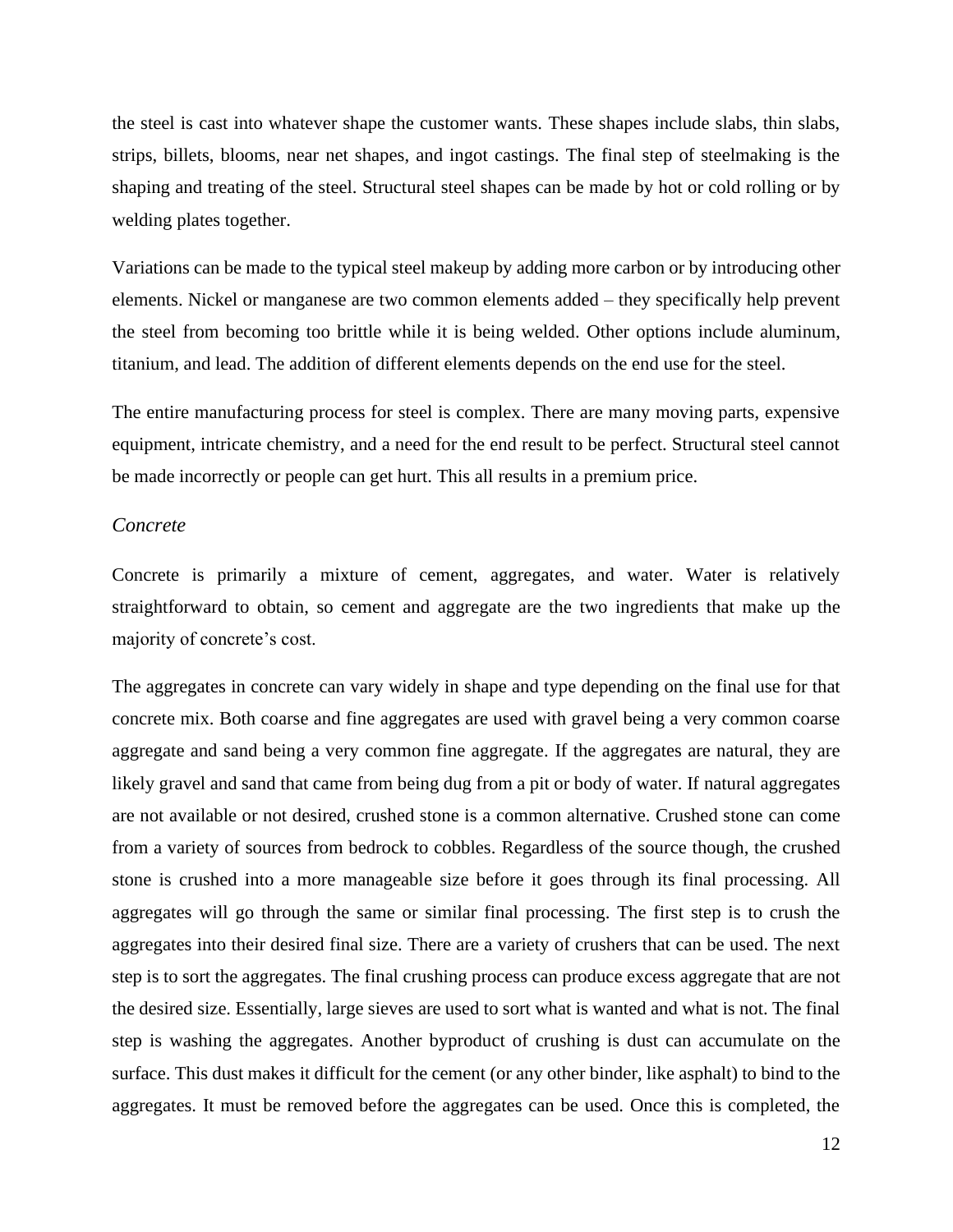aggregates are ready for use. A large part of the cost of aggregates is the cost of transporting them. In order to save a great amount of money, it is recommended that the aggregates are sourced locally. Quarries are quite common so this is feasible for most projects.

Cement is a powder that, when mixed with water, forms a paste-like substance. This paste-like substance binds all of the aggregate in concrete together, then hardens. The first step in making cement is to quarry limestone and clay. These materials are crushed in a series of crushers. The first reduces the sizes to about six inches across, then the second reduces it further to about three inches across. Other materials can be quarried and crushed, but few are as common as limestone and clay. The next step is the crushed rock is combined with iron ore, fly ash, and more, then ground, mixed, and put in a kiln. The kiln's purpose is to evaporate off unwanted materials to form a substance called clinker. Clinker is gray and about the size of marbles. Once it cools after exiting the kiln, it is ground then mixed with a small amount of gypsum and limestone. This final product is cement. Since cement is the most expensive ingredient in concrete, there are alternatives. Fly ash, ground granulated blast-furnace slag, and silica fume have cementitious properties, but cost much less than actual cement. These ingredients cannot be used instead of cement though – they can only make up a certain percent of the cementitious material in a concrete mix.

There are also ingredients known as admixtures that can be put in a concrete mixture. Admixtures are the best way of manipulating the characteristics of concrete without changing fundamental aspects like the water to cement ratio. Admixtures can make a concrete cure more quickly or more slowly, make a concrete thinner or thicker without changing the water content, make a concrete stronger or lighter, and more.

Combining the water, aggregates, cement, and possibly admixtures is usually completed at a plant that is nearby the construction site. The process of mixing the concrete and even of determining what exactly will go in each mix is a relatively simple task for the contractors. They often have a variety of mixes already designed to meet a variety of needs in order to cut down on costs. The concrete only needs to be mixed, put into the trucks, and taken to the construction site. Concrete has a much simpler manufacturing process than steel and that is reflected in its price.

*Lumber*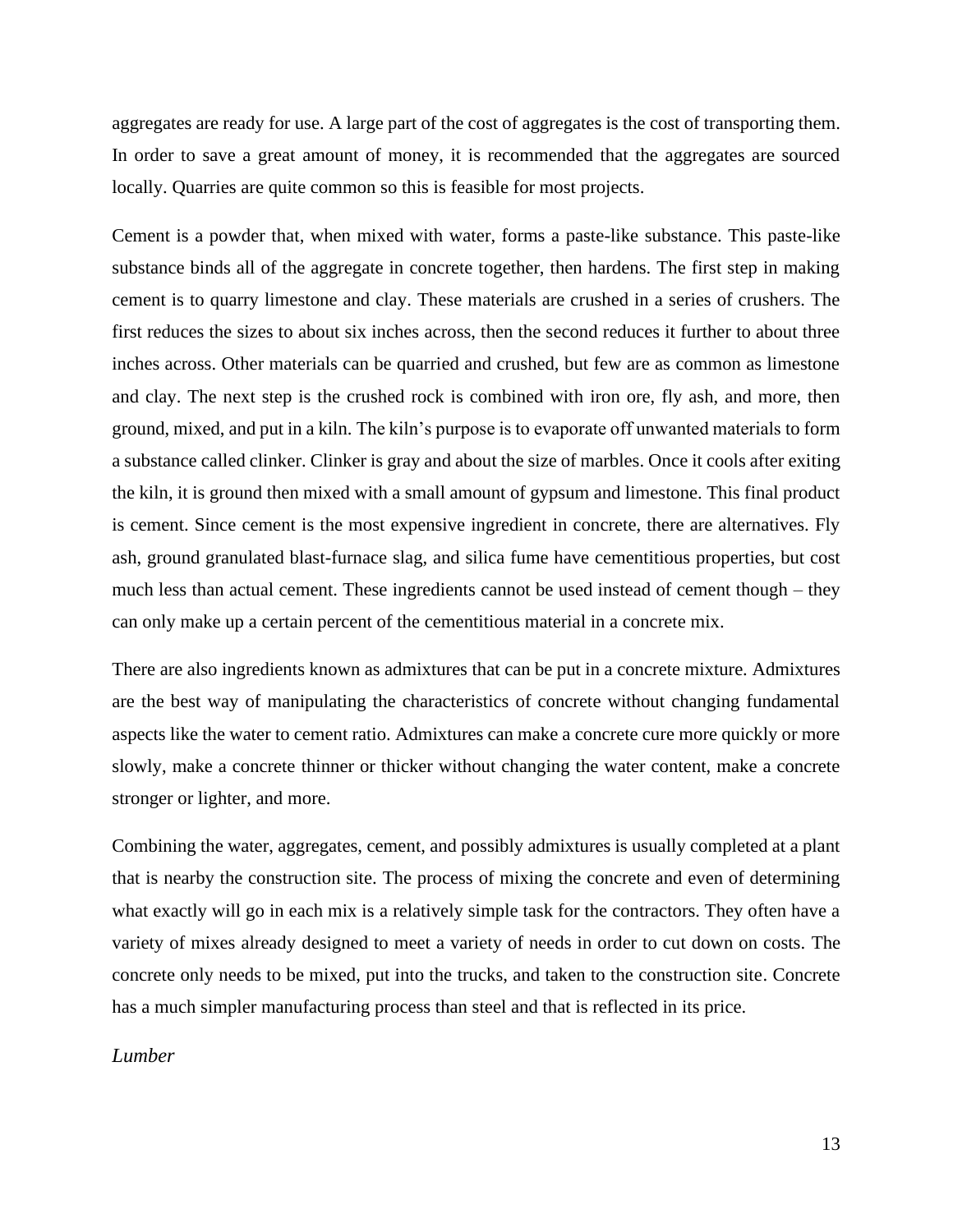While wood is a natural material, it still undergoes processing before it is ready to use. After waiting anywhere from 10 to 50 years for the tree to grow, it is felled and processed. Depending on which harvesting system is being used, the trees can be only topped and delimbed at the harvesting location or they can be nearly entirely processed while there. An entire processing involves topping, delimbing, cutting into logs, and debarking. Wherever the processing takes place, the next steps are the same. The logs are stored in water until they are ready to be cut. They enter the mill by conveyor belt, are debarked if they have not yet been, then cut to length. From there, making lumber simply involves sawing the logs into their desired dimensions. For the construction of many smaller structures, this lumber would be enough. However, larger structures require more complex structural members. Some other products made from wood include veneer (thin sheets of wood typically  $0.5 - 1.0$  mm) and laminated wood (parallel lumber boards glued together). Veneer can be processed even further to produce different kinds of structural lumber. Laminated veneer lumber and parallel strand lumber are examples of structural lumbers that are made from laminated veneer. These kinds of lumbers are exceptionally strong. All lumber products go through the same finishing treatments. First, they are dried by air drying, kiln drying, or other methods. This step is crucial to prepare the wood for further treatments. Next, the lumber is preserved by using oils or chemicals. These preservatives can help make the wood fire-resistant or help protect against fungi, bacteria, insects, and more. The lumber manufacturing process is largely simpler than steel and mildly simpler than concrete. However, because it is a natural resource that takes decades to produce, the cost is affected by more than the finishing steps.

#### <span id="page-17-0"></span>**Worldwide and Local Markets**

A very large effect on the price of a material is where that material is from. For example, as of February 2022, a standard steel plate from the United States costs \$2,031 per metric ton while from China it costs \$699. Similarly, for hot-rolled bands and cold-rolled coils, they cost \$1,487 per metric ton and \$1,877 per metric ton, respectively, from the United States and \$678 per metric ton and \$764 per metric ton, respectively, from China. Western Europe and the World Export Market fall in between these two extreme regions with their hot-rolled bands costing \$1,110 per metric ton and \$920 per metric ton, respectively. While the United States produces an enormous amount of steel, it imports it as well. The price of steel is influenced the most by worldwide markets.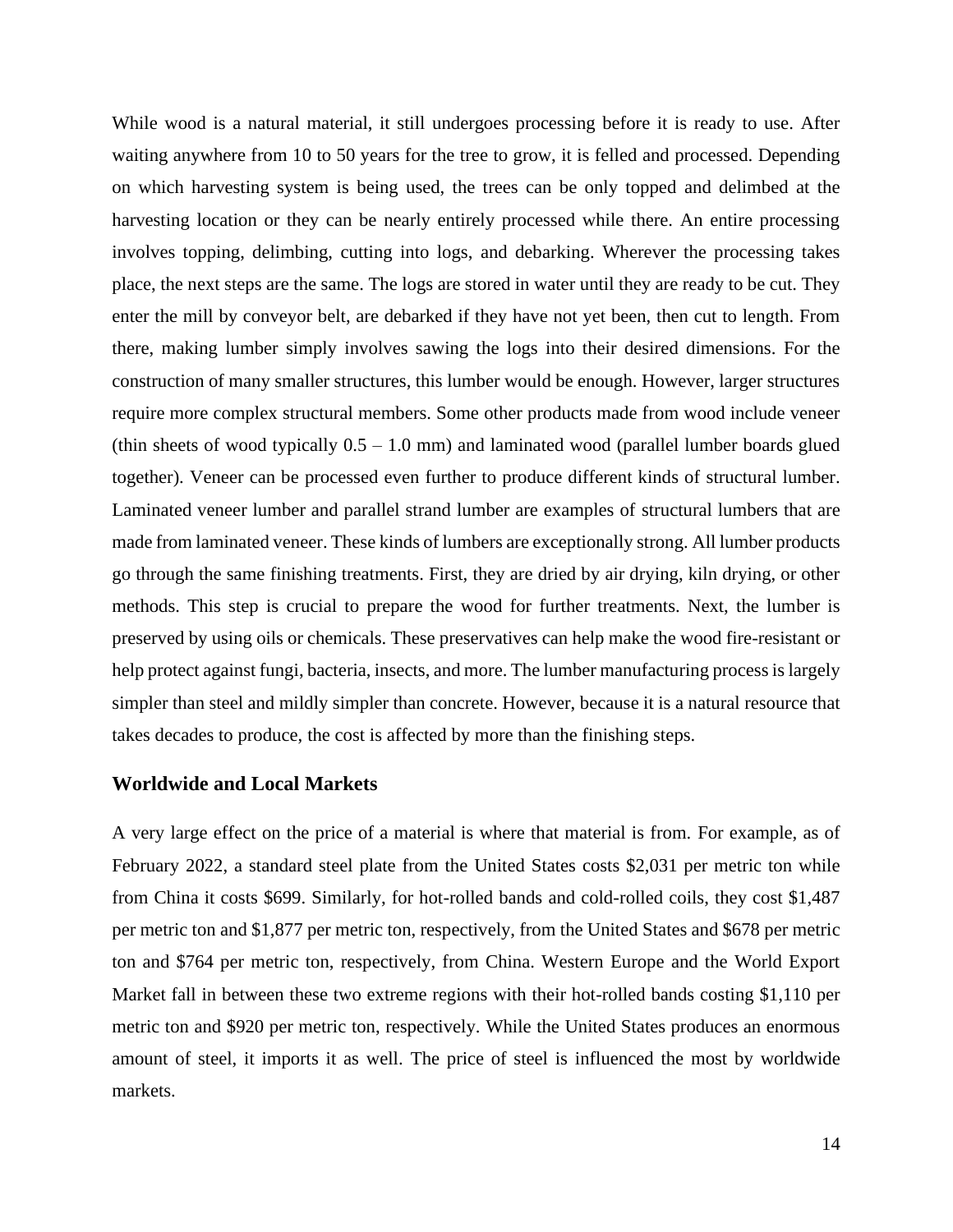Concrete and lumber are typically sourced locally around the project. There are significantly more quarries and forests all over the United States than steel mills, so the construction industry capitalizes and saves money where it can. The cement in concrete may be produced far away, but it is simple to transport. In 2020 in the United States, the average price per cubic yard of concrete was \$125, equaling about \$63 per ton. This is approximately 6% of the cost of steel for the same weight of material. Lumber is different because it is a natural resource that takes decades to produce – the cost is affected by more than the finishing steps. In 2021, the average price per 1,000 board feet was \$1,000. This equals approximately \$800 per ton for spruce, pine, and fir trees.

#### <span id="page-18-0"></span>**Other Cost-Affecting Factors**

When comparing the cost of materials strictly by their cost per ton, there are other variables that get ignored. This ignorance risks making one material seems vastly superior to others when it is not.

There are plenty of drawbacks about structural materials that a cheap price cannot outweigh. One major downside of concrete is that it must cure. First, formwork has to be installed. Then, concrete is poured and cures for 28 days. This amount of time allows the concrete to gain its strength. A second downside of concrete is that it needs steel reinforcing. So even if concrete prices are low, the project budget will be affected by the steel market. A drawback for steel is transportation costs. Steel often must travel far to get to a construction site and it does so on big, expensive trucks.

While materials have their disadvantages, they have their advantages as well. Steel and wooden structures save money on their foundations versus concrete structures because their lightweight properties mean less dead load. They also can be constructed faster than concrete structures because they do not require curing. An advantage concrete has is it does not require extensive maintenance. As long as any defects are caught early on, they will not cost much to repair.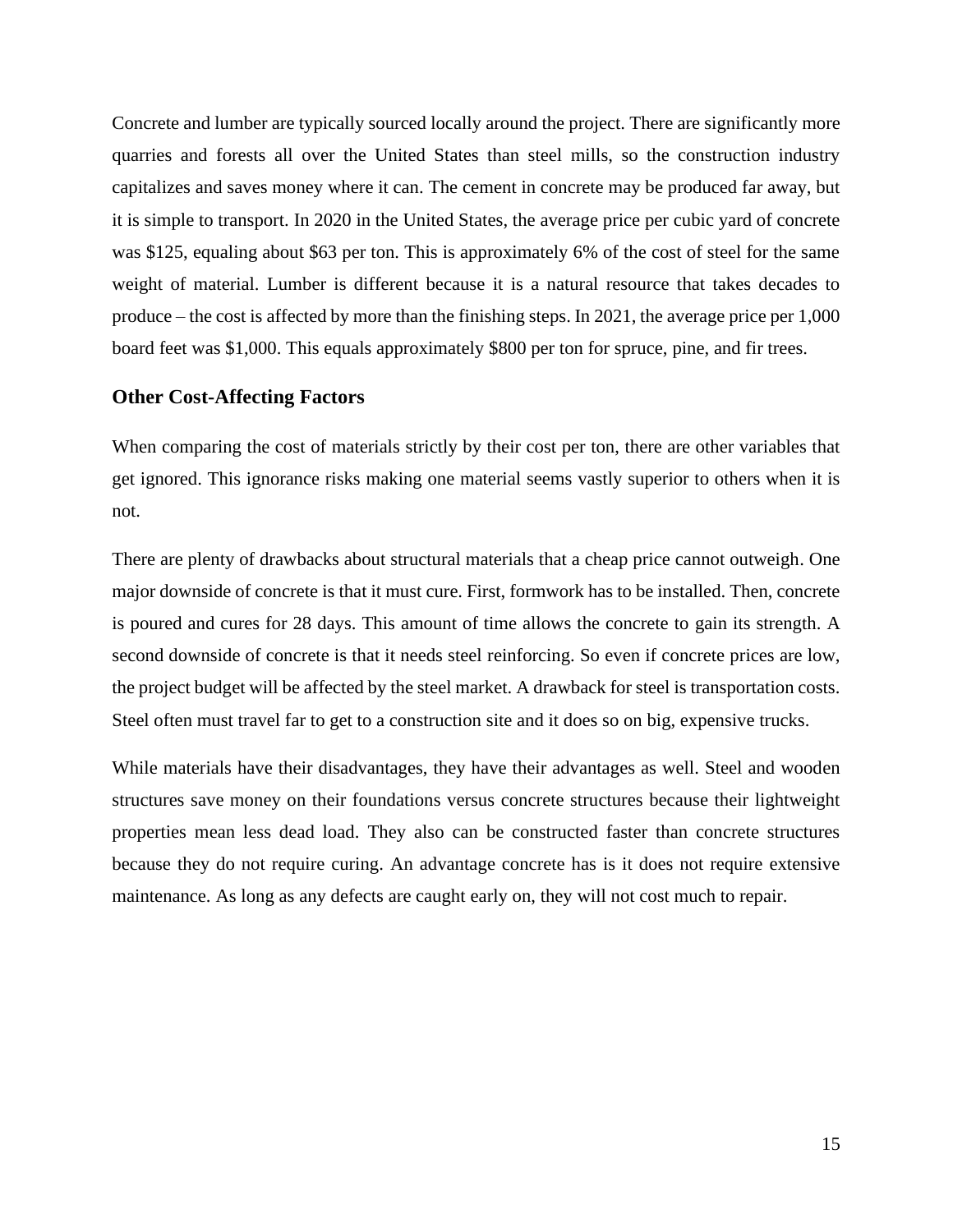# Environmental Impact

#### <span id="page-19-1"></span><span id="page-19-0"></span>**Manufacturing Process**

The emissions produced during the manufacturing process of structural materials is a great cause for concern amongst environmental protection groups. Structural materials themselves do not produce any pollution after they are made (even though they can be made into things like engines or factories that do produce pollution) so the only place to critique them is in how they are made. As previously discussed, the manufacturing for steel, concrete, and lumber are vastly unique. They all use different materials, tools, and equipment. The material whose manufacturing process is regarded as most environmentally-friendly is wood. All the while the trees are growing, they help reduce the amount of carbon dioxide in the atmosphere. Once the time for felling and processing the trees comes, heavy machinery is used but it is smaller than what is used for aggregate and mineral mining. Many forestry operations used simple chainsaws, bulldozers, and semi-trucks. The manufacturing of steel and concrete have a significantly more detrimental impact on the environment. Concrete production is estimated to be 4-8% of the world's carbon dioxide emissions. Steel production is estimated to be 8% of the world's carbon dioxide emissions. Manufacturing these two materials is decidedly bad for the environment.

#### <span id="page-19-2"></span>**Longevity**

Once materials are purchased and a structure is built, there is the question of how long it will last. If something must be repaired or rebuilt every few years, it may have been a better choice to just use a material that will last longer. As described in the previous sections, steel and concrete will last the longest due to lumber being susceptible to so many forms of damage. However, when taken care of properly, all of these materials can last for a very long time. Modern steel and concrete buildings are often quoted as lasting 50-100 years. Modern wooden houses are quoted to last 100-150 years. An interesting note here is that ancient concrete structures still exist. The Roman Colosseum was built with a concrete not too dissimilar from what is used today and it is 2,000 years old. Time will tell if any modern concrete structures will last that long, but if they do, then certainly the environmental impact from constructing them will be made worth it.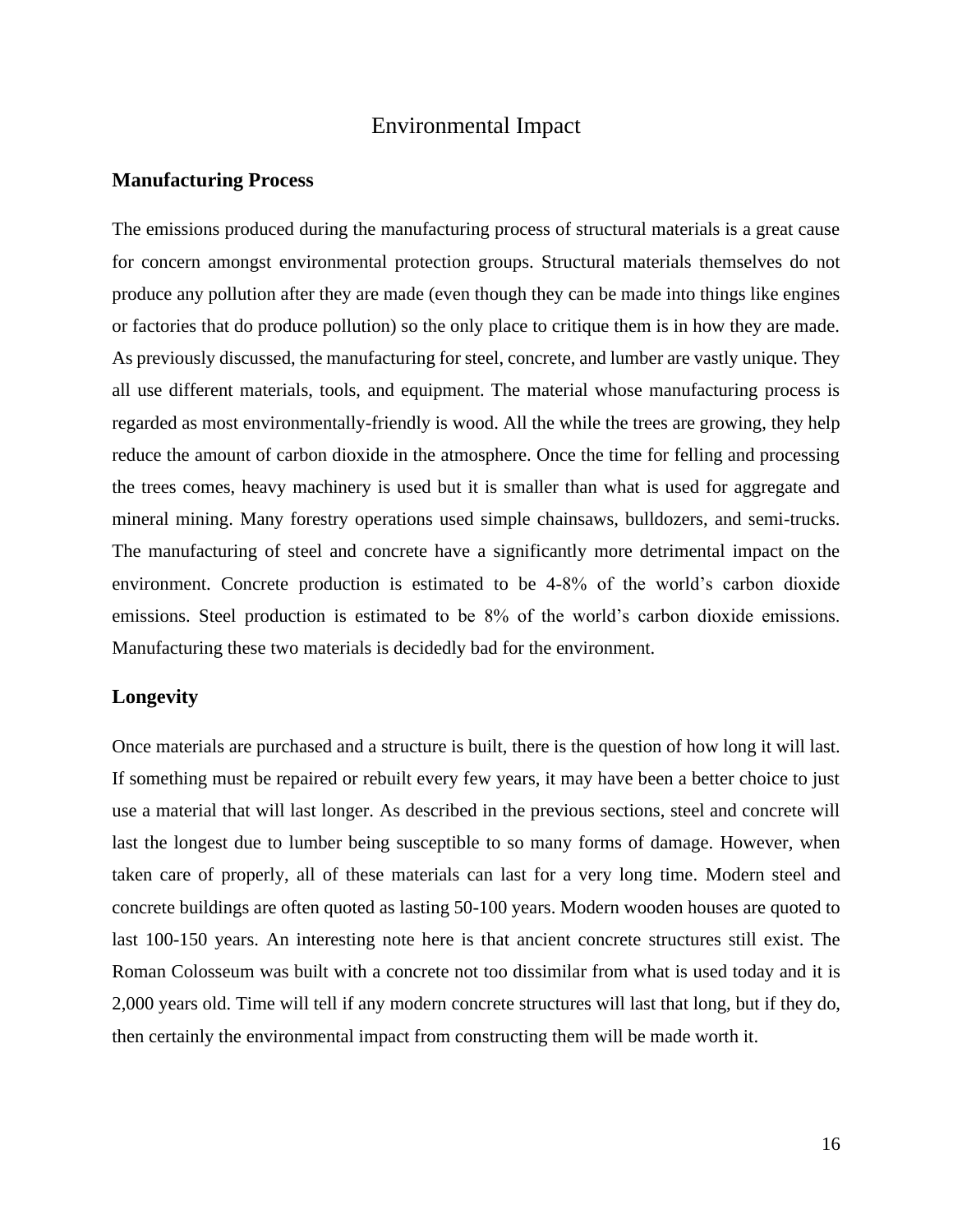#### <span id="page-20-0"></span>**Recyclability**

How easily a material can be recycled is a very attractive attribute. A common misconception is that most, if not all, of the cardboard, paper, glass, and plastic that people put in their recycling bins gets recycled. In reality, only a small portion gets recycled and the rest is put in a landfill. Recycling companies need the materials to be in pristine condition since any remaining substances like food particles or adhesives can cause their machinery to break. This same idea applies to steel, concrete, and wood. Steel is the most recycled material of the three. 98% of structural steel and 72% of reinforcing bars are recovered at the end of its useful life to be recycled. All of that scrap collected goes into making more steel. Structural steel today is made of 93% recycled materials. Some structural members like beams and columns can even be removed from a building and refabricated for use in new structures without being melted down. Concrete is recycled at a significantly lower rate – only 30%. Recycled concrete is typically turned into an aggregate base, but it could also be turned into new Portland cement concrete. Due to restrictions in concrete mix design, only up to 30% of natural crushed coarse aggregates can be replaced with recycled crushed aggregates. Wood is recycled the least. While the percentage of recycled wood has increased steadily over the last few decades, it hovers at about 20% today. Wood is very difficult to recycle since coatings, paints, and stains are considered contaminants and yet are so common. The most recyclable material of these three is steel.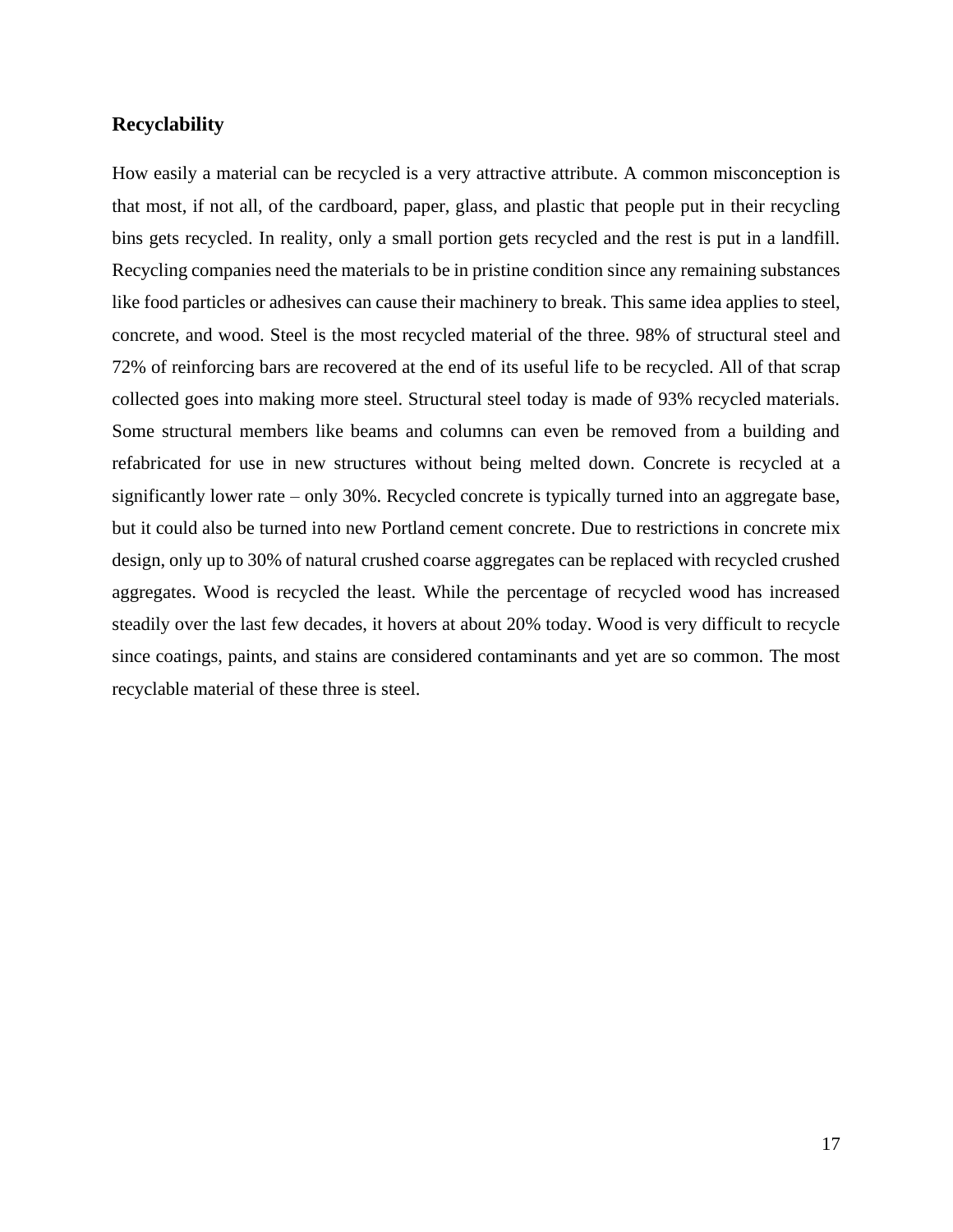#### Conclusion

<span id="page-21-0"></span>Material properties vary widely between steel, concrete, and lumber. Steel is known for its ability to withstand enormous amounts of both tension and compression. Concrete lacks tensile resistance, thus it has the need for steel reinforcement, but excels when subjects to compression. Lumber's strength depends on how it is loaded in relation to its grain, but can perform respectably in tension and compression. Steel is also the best choice for resistance to shear forces. Fire harms steel, concrete, and lumber, though concrete has the least need for any additional coatings to protect it. Corrosion is an issue exclusive to steel, and decay is an issue exclusive to lumber. A variety of chemical changes can impact structures, but these three are the most straightforward. All structural materials can crack when loaded beyond capacity, but minimal cracking in concrete and lumber is actually acceptable. Lumber has a unique issue in that it can be destroyed by insects. Knowing these specific material properties can help structural engineers determine which materials work best in different situations.

Designing structures has been dramatically simplified by modern-day computer programs to the point that no specific material is most difficult to design with. Programs like Enercalc and SAP2000 allow a structural engineer to input the necessary parameters and get back the ideal member or even whole structure. When it comes initially choosing the material that will be used the engineer does not usually have much say, but they are given the opportunity to voice any concerns they see.

The prices of these materials are affected by numerous factors. The manufacturing process of steel and concrete are significantly more involved than for lumber; however, trees can take decades to grow. Where a material comes from also affects the price. Steel is produced worldwide and it typically most expensive when coming from the United States. Concrete and lumber are produced locally given the readily-available quarries and forests all over the country. Other miscellaneous factors should be kept in mind when figuring the price, but a general rule is that steel will cost the most per ton.

The environmental impact of structural materials must be considered. Not only do owners appreciate being able to say their investment is environmentally-friendly, but it is also an engineer's duty to do what is good. The manufacturing process for steel and concrete are great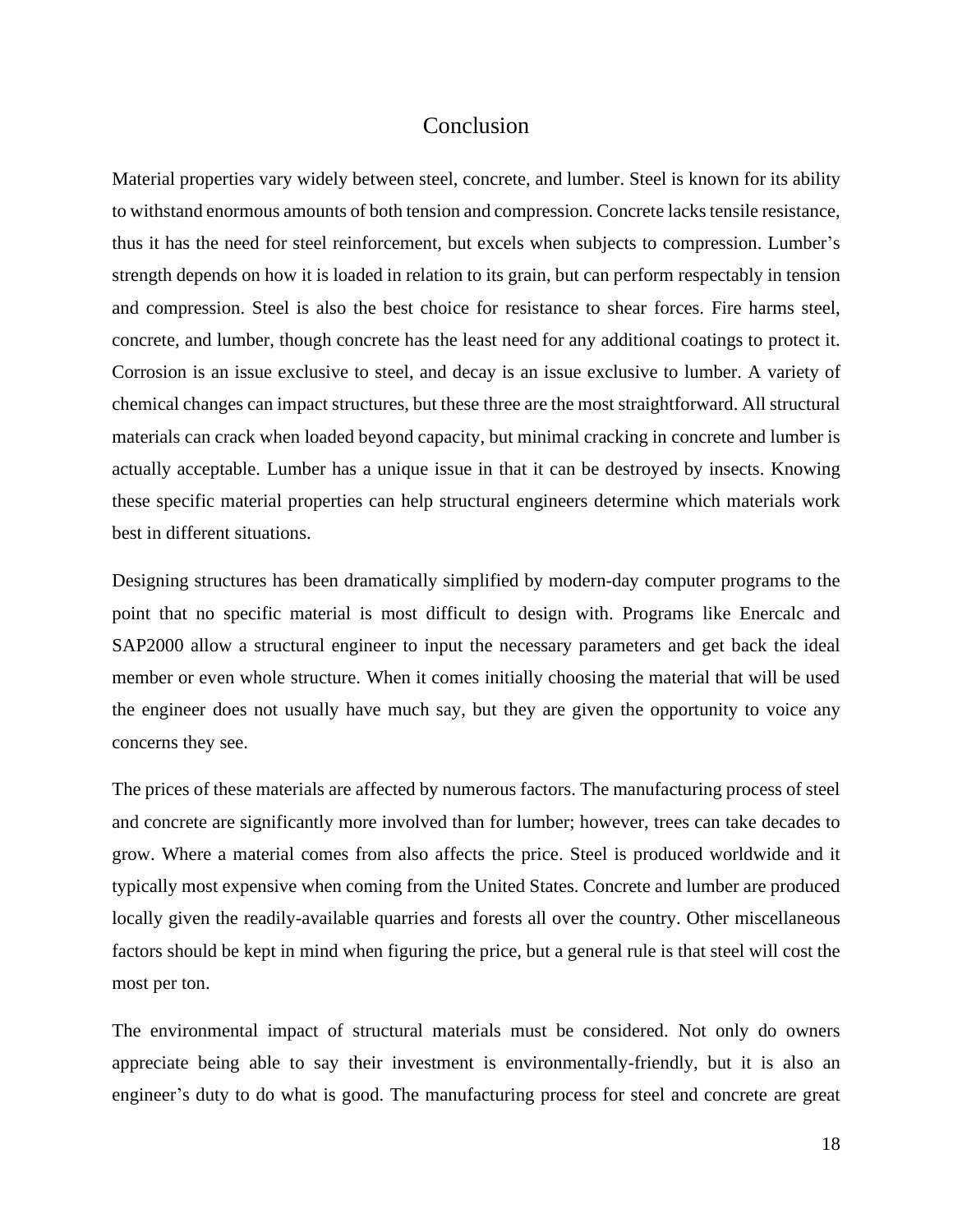causes for concern considering they contribute to about 15% of the world's carbon dioxide emissions combined. Lumber production is considerably more environmentally-friendly in comparison. When considering if the excessive pollution may be worth it for the extended longevity of the structure, evidence suggests that any material can last around 100 years if properly maintained. Recyclability is one perspective in which steel is the most environmentally-friendly. The vast majority of steel gets recycled while concrete and lumber do not. In some instances, the environment is the least of the construction industry's concern, but it should be at least considered.

There is no clearly superior structural material. Steel, concrete, and lumber all have their own advantages and disadvantages. Ultimately, every project is unique and once details are presented, a choice can be made.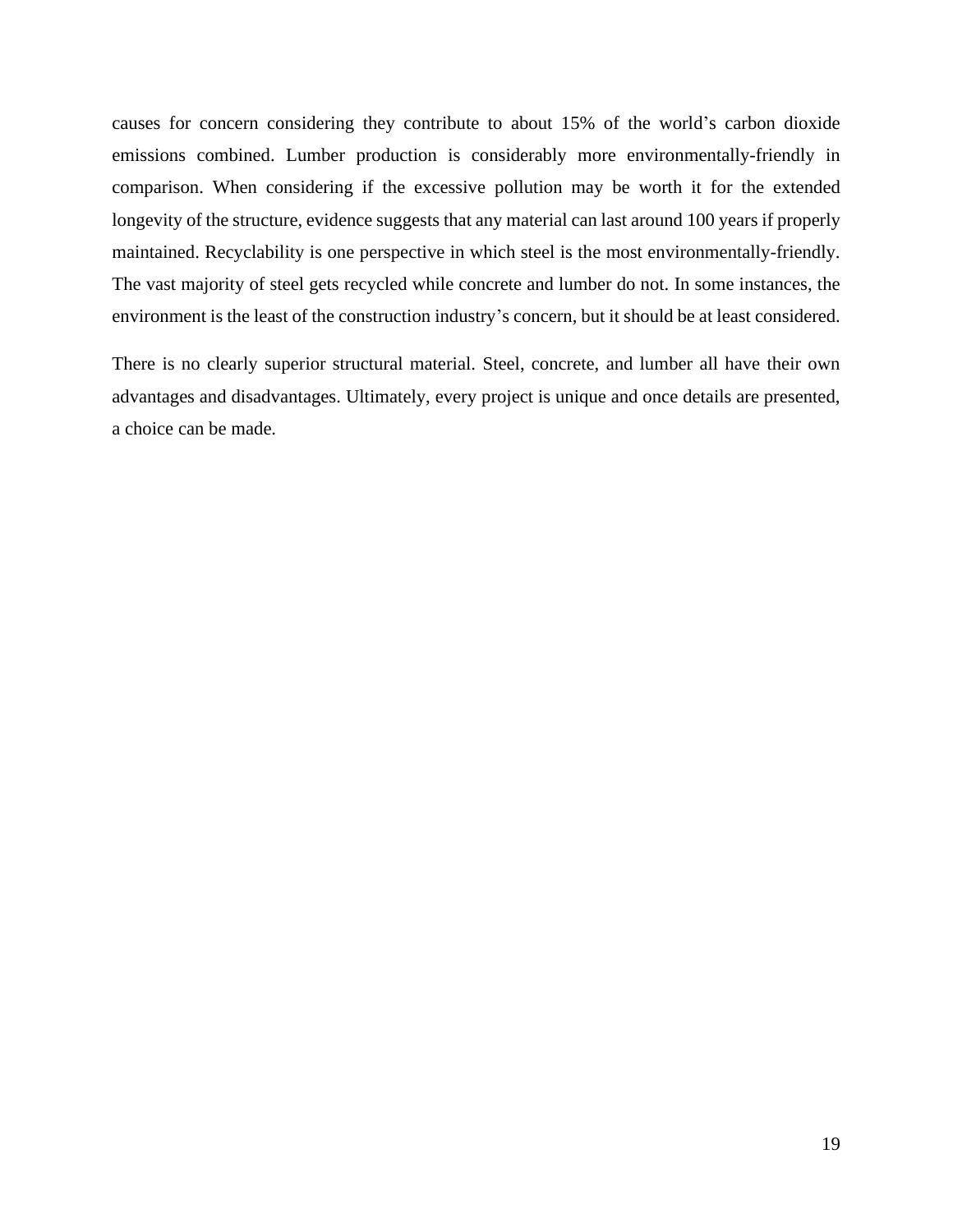# References

- <span id="page-23-0"></span>AISC. (n.d.). *Structural Steel Construction Costs*. Retrieved from American Institute of Steel Construction: https://www.aisc.org/why-steel/resources/construction-costs/
- AISC. (n.d.). *Structural Steel Finishes, Coatings, and Fire Protection*. Retrieved from American Institute of Steel Construction: https://www.aisc.org/why-steel/resources/fire-protection/
- AISC. (n.d.). *Structural Steel Sustainability*. Retrieved from American Institute of Steel Construction: https://www.aisc.org/why-steel/sustainability/
- AIST. (n.d.). *Steel Production*. Retrieved from American Iron and Steel Institute: https://www.steel.org/steel-technology/steel-production/
- Allen, E. (2016, February 12). *8 Steel Buildings That Are Incredible Examples of Modern Architecture*. Retrieved from Architectural Digest: https://www.architecturaldigest.com/gallery/steel-buildings
- AMPP. (n.d.). *Corrosion Prevention and Protection Methods for Structural Steel*. Retrieved from AMPP: https://sspc.org/learning\_center/corrosion-prevention-and-protectionmethods-for-structural-steel/
- APA. (n.d.). *Structural Composite Lumber (SCL)*. Retrieved from APA: https://www.apawood.org/structural-composite-lumber
- Britannica. (n.d.). *Steel*. Retrieved from Britannica: https://www.britannica.com/technology/steel/Testing-of-properties
- Britannica. (n.d.). *Wood*. Retrieved from Britannica: https://www.britannica.com/science/woodplant-tissue/Harvesting-of-wood
- Brooks, M. D. (2010). *Structural Engineering Library.* Corona del Mar: ENERCALC, INC.
- Champion Termite & Pest Control. (n.d.). *Facts About Powederpost Beetles*. Retrieved from Champion Termite & Pest Control: https://www.championtermiteandpestcontrol.com/facts-about-powder-post-beetles/
- Civil Lead. (n.d.). *Tension Vs Compression - Difference Between Tension & Compression*. Retrieved from Civil Lead: https://www.civillead.com/tension-vs-compression/
- ConcreteNetwork.com. (2021, December 22). *Concrete Price Considerations - Cost of Concrete*. Retrieved from ConcreteNetwork.com: https://www.concretenetwork.com/concreteprices.html
- ConcreteNetwork.com. (n.d.). *Structural Concrete Repairs*. Retrieved from ConcreteNetwork.com: https://www.concretenetwork.com/concrete-repair/structure.html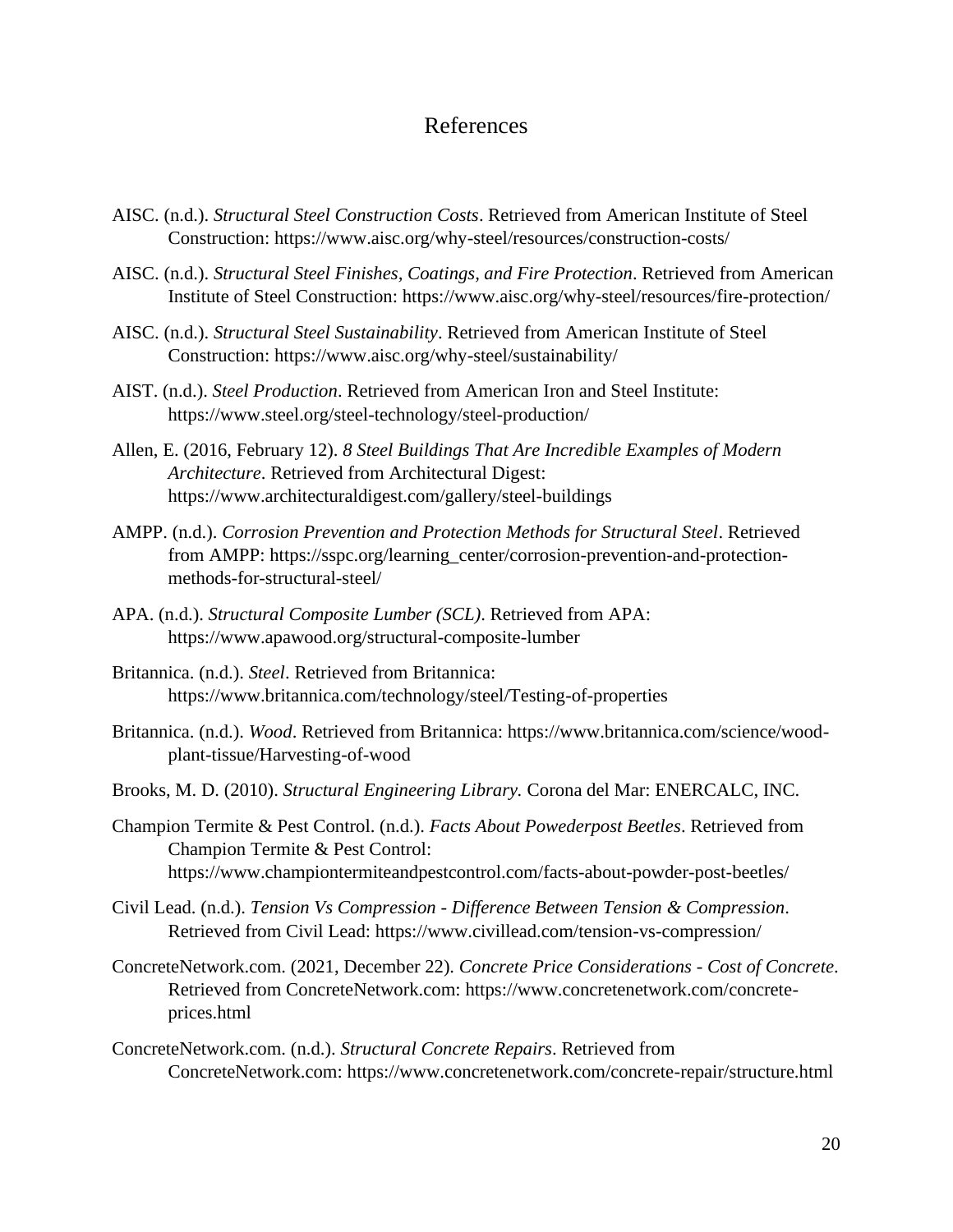- Cook, B. (2018, November 8). *Manufactured wood products are renewable and environmentally friendly*. Retrieved from MSU Extension Forestry: https://www.canr.msu.edu/news/manufactured-wood-products-are-renewable-andenvironmentally-friendly
- Curtis Lumber & Plywood. (2019, August 30). *The Complete Guide To Fire Retardant Wood*. Retrieved from Curtis Lumber & Plywood: https://www.clp-inc.com/complete-guidefire-retardant-wood/
- Davies, J. (2022, April 1). *Is Wood Recyclable?* Retrieved from beeco: https://www.beeco.green/facts/is-wood-recyclable/
- Designing Buildings. (2021, January 22). *Shear strength*. Retrieved from Designing Buildings: https://www.designingbuildings.co.uk/wiki/Shear\_strength
- EPA. (2018). *Wood: Material-Specific Data*. Retrieved from United States Environmental Protection Agency: https://www.epa.gov/facts-and-figures-about-materials-waste-andrecycling/wood-material-specific-data
- Gerres, T., Lehne, J., Mete, G., Schenk, S., & Swalec, C. (2021, June 10). *Green steel production: How G7 countries can help change the global landscape*. Retrieved from Leadit: https://www.industrytransition.org/insights/g7-green-steelproduction/#:~:text=From%20major%20infrastructure%20to%20buildings,8%25%20of %20global%20CO2%20emissions.
- Government of Canada. (2022). *Current lumber, pulp and panel prices*. Retrieved from Government of Canada: https://www.nrcan.gc.ca/our-natural-resources/domestic-andinternational-markets/current-lumber-pulp-panel-prices/13309
- Green, D. W. (2001). Wood: Strength and Stiffness. In *Encyclopedia of Materials: Science and Technology* (pp. 9732-9736). Elsevier Science Ltd.
- Green, D. W., Winandy, J. E., & Kretschmann, D. E. (1999). Chapter 4 Mechanical Properties of Wood. In F. P. Laboratory, *Wood handbook - Wood as an engineering material.* Madison, WI: Department of Agriculture, Forest Service, Forest Products Laboratory.
- Hance Construction, Inc. (2020, July 20). *Butler Building Renovation and Durability of Steel*. Retrieved from Hance Construction, Inc.: https://www.hanceconstruction.com/news/blog/butler-building-renovation-anddurability-ofsteel#:~:text=Steel%20buildings%20face%20fewer%20issues,from%2050%20to%20100 %20years.
- Hubbe, M. A. (2017). *To Repair or Not Repair Cracked Wood*. Retrieved from NC State University BioResources: https://bioresources.cnr.ncsu.edu/resources/to-repair-or-not-torepair-cracked-wood/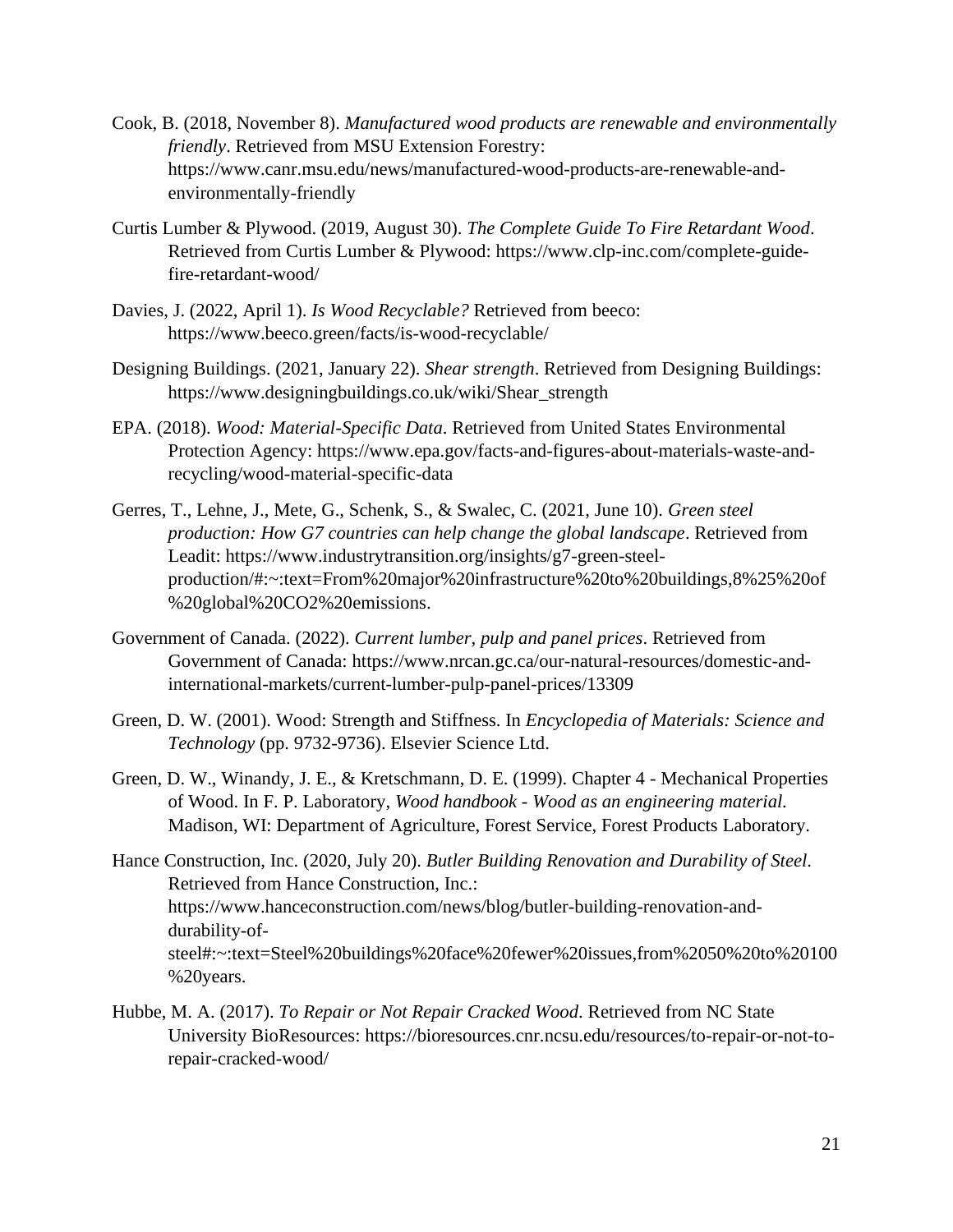- Izbicki, T., McDonald, D. B., Mendoza, J. E., & Turner, J. B. (2015). *Fire Resistance of Reinforced Concrete Buildings.* Schaumburt: Concrete Reinforcing Steel Institute.
- Keulemans, G. (2016, June 17). *The problem with reinforced concrete*. Retrieved from UNSW Sydney Newsroom: https://newsroom.unsw.edu.au/news/art-architecture-design/problemreinforced-concrete
- Meyer, C. (n.d.). *Concrete Materials and Sustainable Development in the United States.* Columbia University.
- Minnesota Iron. (n.d.). *Iron Mining Process*. Retrieved from Minnesota Iron: https://minnesotairon.org/education/iron-mining-process/
- NAHB. (2022). *Framing Lumber Prices*. Retrieved from National Association of Home Builders: https://www.nahb.org/news-and-economics/housing-economics/nationalstatistics/framing-lumber-prices
- NAHB Research Center, Inc. (2002). *Steel vs. Wood Cost Comparison.* U.S. Department of Housing and Urban Development.
- PCA. (n.d.). *Aggregates*. Retrieved from PCA America's Cement Manufacturers: https://www.cement.org/cement-concrete/concrete-materials/aggregates
- PCA. (n.d.). *Cement and Concrete Sustainability*. Retrieved from PCA America's Cement Manufacturers: https://www.cement.org/sustainability
- PCA. (n.d.). *How Cement is Made*. Retrieved from PCA America's Cement Manufacturers: https://www.cement.org/cement-concrete/how-cement-is-made
- PCA. (n.d.). *Recycled Aggregates*. Retrieved from PCA America's Cement Manufacturers: https://www.cement.org/learn/concrete-technology/concrete-design-production/recycledaggregates
- Quraini, M. (2020, June 5). *How does Structural Steel Fail Due to Fire Exposure? How to Protect it?* Retrieved from PassiFire: https://www.passifire-sa.com/hp/how-doesstructural-steel-fail-due-to-fire-exposure-how-to-protect-it/
- Southern Forest Products Association. (n.d.). *Wood & The Environment*. Retrieved from Southern Forest Products Association: https://sfpa.org/lumber-info/wood-theenvironment/#:~:text=Wood%20may%20be%20the%20most,United%20States%20than %20is%20harvested.
- SteelBenchmarker. (2022). *SteelBenchmarker Report #384.* Price Assessment Providers.
- The Engineering Toolbox. (2004). *Wood - Densities of Various Species*. Retrieved from The Engineering Toolbox: https://www.engineeringtoolbox.com/wood-density-d\_40.html
- The Engineering Toolbox. (2008). *Concrete Properties*. Retrieved from The Engineering Toolbox: https://www.engineeringtoolbox.com/concrete-properties-d\_1223.html